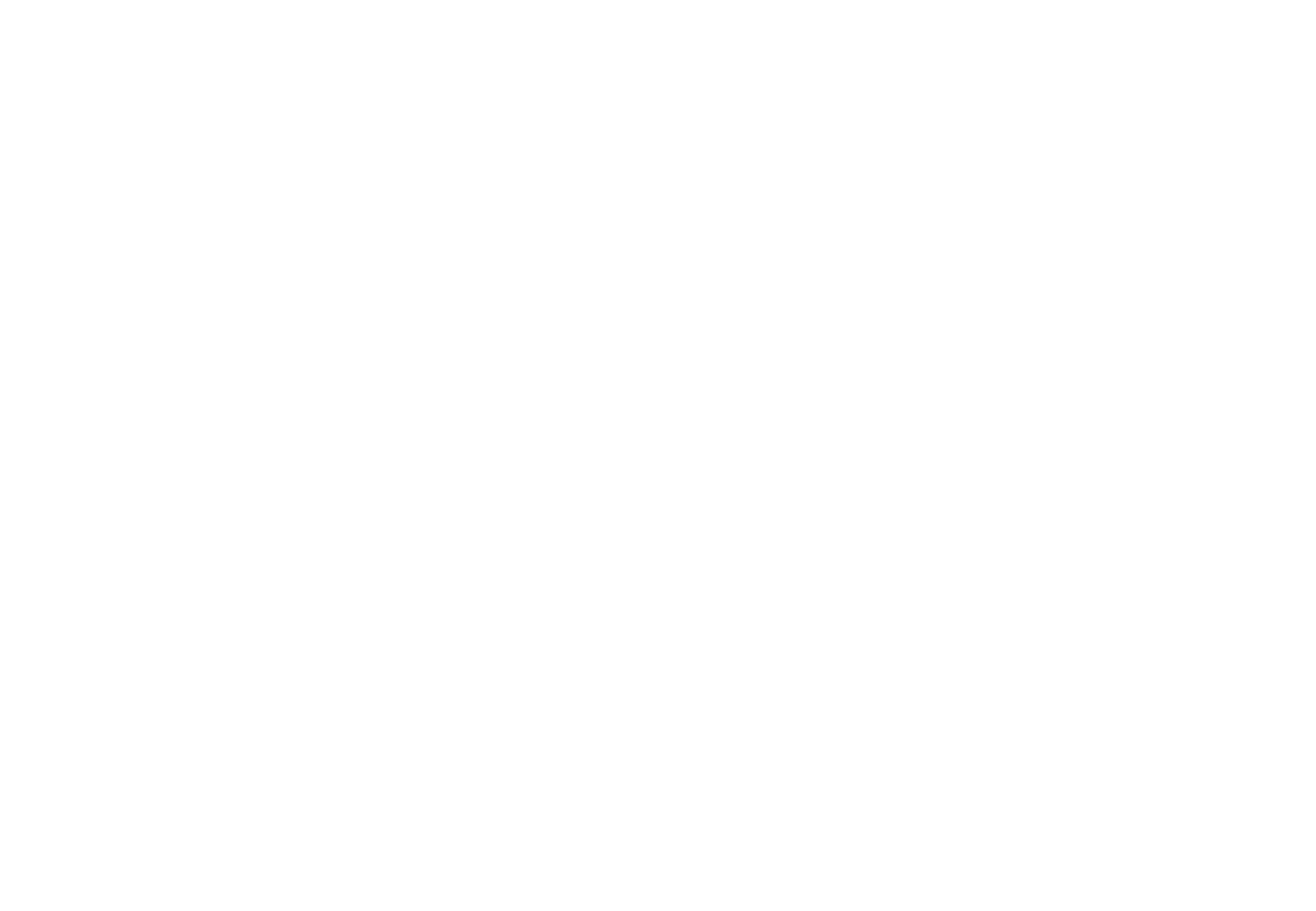# **1 Introduction**

# **Background**

- 1.1 The Office for Budget Responsibility (OBR) was established in 2010 to provide independent and authoritative analysis of the UK's public finances. Alongside the UK Government's Budgets and other fiscal statements, we produce forecasts for the economy and the public finances, which are published in our *Economic and fiscal outlook* (*EFO*).
- 1.2 In this document we present our forecasts for the fully devolved taxes and for devolved elements of income tax. We also present illustrative projections for some taxes that are yet to be devolved. And we provide forecasts that the UK, Scottish and Welsh Governments use as part of their agreed block grant funding mechanisms.
- 1.3 Further information on fiscal devolution in the UK and our role is available in the *Scotland, Wales, and Northern Ireland* section of our website.

# **Methodology**

- 1.4 It is not possible to replicate in full the methodologies we use to produce our UK-wide forecasts when producing these devolved tax forecasts. This is largely because we lack sufficiently detailed or timely data required to produce forecasts for Scotland or Wales on the same basis. As a result, we therefore generally use approaches based on estimating and projecting representative shares of relevant UK-wide tax streams in Scotland and Wales. We usually assume that the shares will remain close to recent levels, though we typically adjust for differences in population growth or other factors where evidence suggests we should. The exception to this approach is where taxes have been fully devolved and we are able to take account of outturns and use models specific to the tax in question.
- 1.5 The methodologies and the forecasts represent the collective view of the three independent members of the OBR's Budget Responsibility Committee (BRC). The BRC takes full responsibility for the judgements that underpin them. We have also drawn heavily on the work and expertise of numerous officials in preparing these forecasts, including in the Welsh Government, Scottish Fiscal Commission, Scottish Government, HM Revenue and Customs, HM Treasury and the Department for Work and Pensions. We are grateful for their expertise, hard work, and patience.
- 1.6 Our devolved tax and spending forecasts are consistent with the central forecast for the UK economy and public finances presented in our March 2022 *EFO*. Since our October forecast, the Omicron Covid variant has emerged and declined, but hospital admissions have been rising, the risk of vaccine-escaping variants and waning immunity remains, and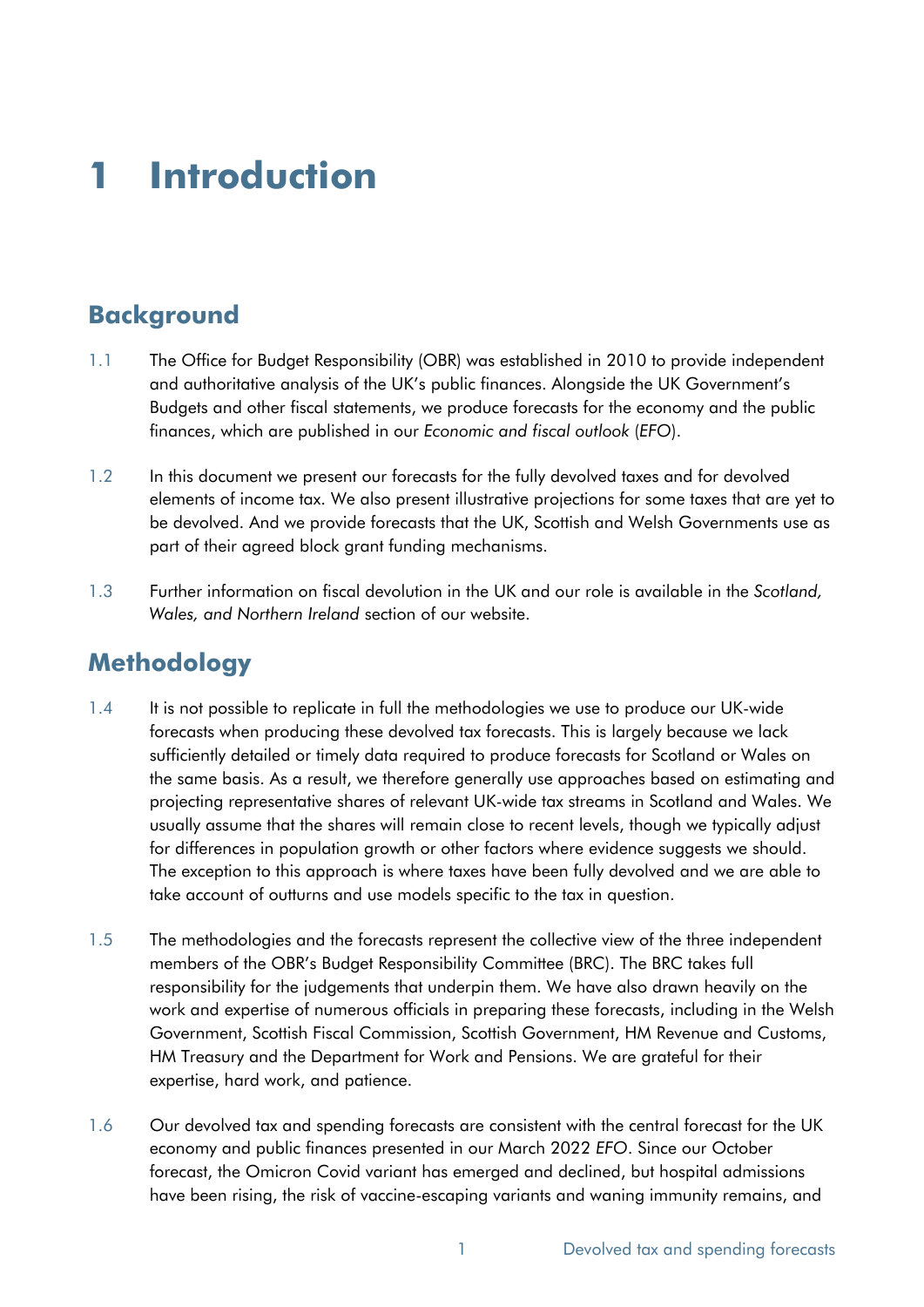the longer-term behavioural legacy of the pandemic will affect economic and fiscal outcomes for many years. In addition, the Russian invasion of Ukraine on 24 February and the international response resulted in dramatic movements in key market determinants, especially energy prices, with the longer-term implications of the invasion far from certain. It is clear that risks to our forecast are unusually elevated at present, with the Russian invasion now added to the financial crisis and the pandemic as the latest in a series of global shocks to have significantly disrupted our economic lives in the first quarter of this century.

- 1.7 The original timetable for our March 2022 *EFO* anticipated finalising energy and financial market determinants in the 10 working days to 17 February. In the event, the invasion of Ukraine resulted in dramatic market movements after this date. As a result, we reopened the pre-measures forecast to reflect average market prices in the first week of the invasion, including the sharp rises in wholesale gas and oil prices. Our forecast is therefore based on financial and energy market prices in the five working days to 2 March, which have been incorporated into our full economy and fiscal forecast models. Our final economy forecast – which incorporated both the latest financial market movements and the effects of the UK Government's Spring Statement policy package – was closed on 15 March. Our fiscal forecast, reflecting the Chancellor's final policy decisions, was finalised on 18 March.
- 1.8 The process for producing these devolved forecasts has been as follows:
	- officials in HMRC, the Scottish Fiscal Commission and the Welsh Government produced draft Scottish and Welsh tax forecasts using our preliminary UK economy and fiscal forecasts;
	- these were scrutinised by the BRC in two challenge meetings attended by those officials on 18 and 22 February; and
	- a final set of forecasts was produced on 18 March, using our final economy forecast and including the impact of UK Government policies.
- 1.9 The rest of this document is structured as follows:
	- Chapter 2 covers non-savings non-dividend income tax in Scotland and Wales;
	- Chapter 3 covers land and buildings transaction tax and land transaction tax;
	- Chapter 4 covers landfill taxes in Scotland and Wales;
	- Annex A provides illustrative forecasts for taxes not yet devolved aggregates levy, air passenger duty, and VAT assignment; and
	- Annex B presents forecasts that the respective Governments use as **inputs to the block** grant calculations.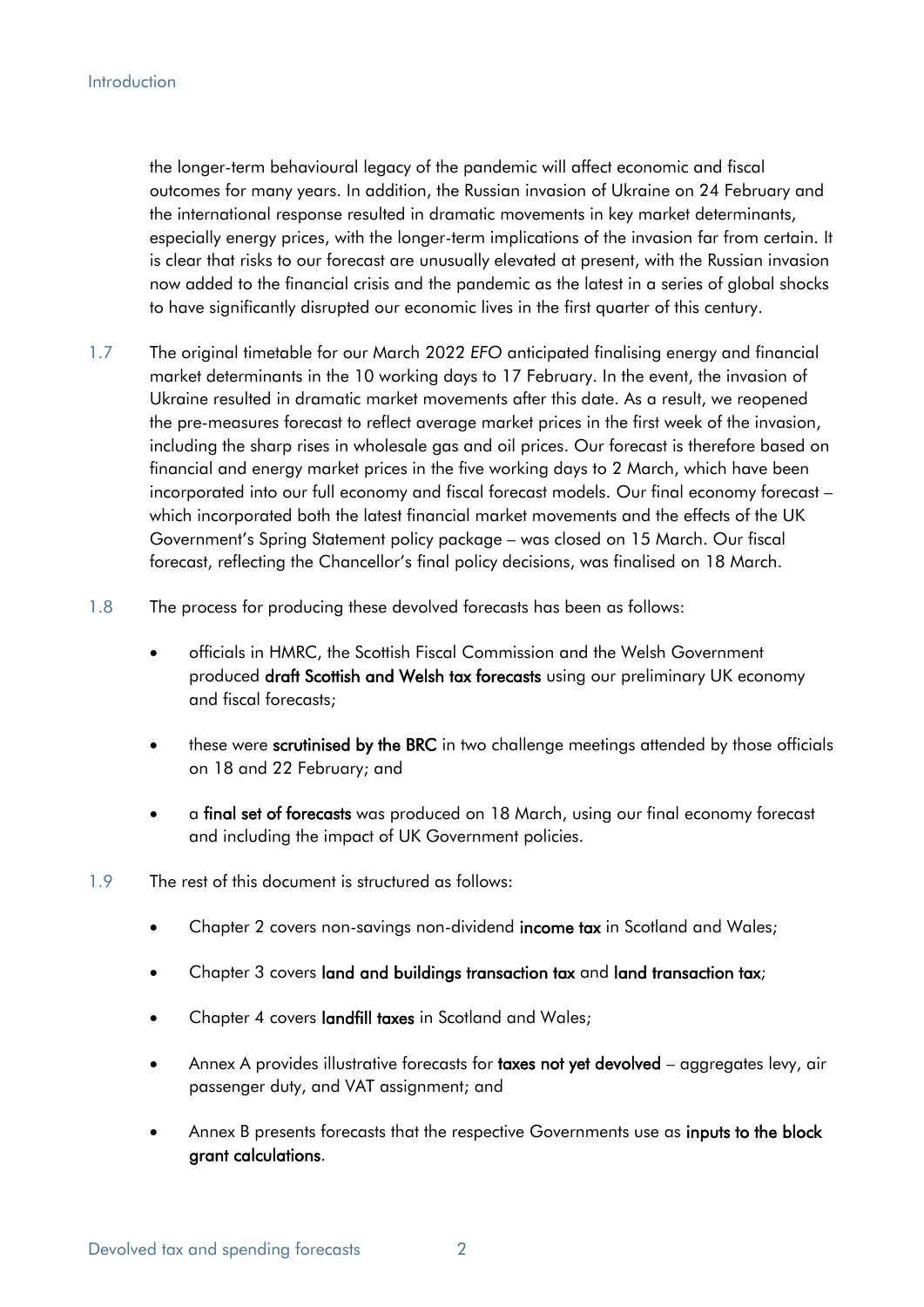# **2 Income tax**

# **Introduction**

- 2.1 Scottish income tax (SIT) and the Welsh rates of income tax (WRIT) are levied on nonsavings, non-dividend (NSND) income, assessed on a liabilities basis. This includes earnings from employment, self-employment, pensions and property. Income tax on savings and dividends is reserved to the UK Government and accounts for around 10 per cent of total income tax revenue at the UK level, and somewhat less than that in Scotland and Wales.
- 2.2 Income tax has been partially devolved to Scotland since April 2016. Since April 2017 the Scottish Government has received full NSND income tax liabilities from taxpayers in Scotland. The Scottish Parliament has the power to vary all rates and thresholds separately (other than the personal allowance) and to create new bands paying different rates.
- 2.3 The Welsh rates of income tax have been devolved since April 2019. The existing basic, higher and additional rates of income tax levied by the UK Government are reduced by 10p in the pound for those individuals defined as Welsh taxpayers. The Welsh rates levied on top of these reduced UK rates are set by the Welsh Senedd. The Welsh rates were kept at 10p for each band of income tax for 2022-23, thereby keeping income tax rates in Wales at the same levels as those that are paid by taxpayers in England and Northern Ireland.
- to our October 2021 forecasts published alongside our previous UK-wide forecasts. 2.4 This chapter presents our approach to forecasting SIT and WRIT revenues and our latest forecasts for each of them.<sup>1</sup> Throughout the chapter we compare our March 2022 forecasts

# **Methodology**

- 2.5 The three main stages in generating our forecasts for Scottish and Welsh income tax are:
	- first, we generate a UK-wide forecast for NSND income tax liabilities from the full UK income tax forecast published in our *Economic and fiscal outlook* (*EFO*);
	- second, we calculate the Welsh and Scottish shares of UK-wide NSND liabilities and apply these to the UK forecast; and
	- third, we add the effects of **policy measures** announced since our previous forecast.

<sup>&</sup>lt;sup>1</sup> For more detailed explanation of the structure of both Scottish income tax and the Welsh rates, and of how we produce our forecasts for each, see our March 2019 *Devolved tax and spending forecasts*. Further discussion of the Welsh rates can also be found in our *Welsh taxes outlook* and in Mathews, P., *OBR Working Paper No.14: Devolved income tax: forecasting by tax bands,* September 2018.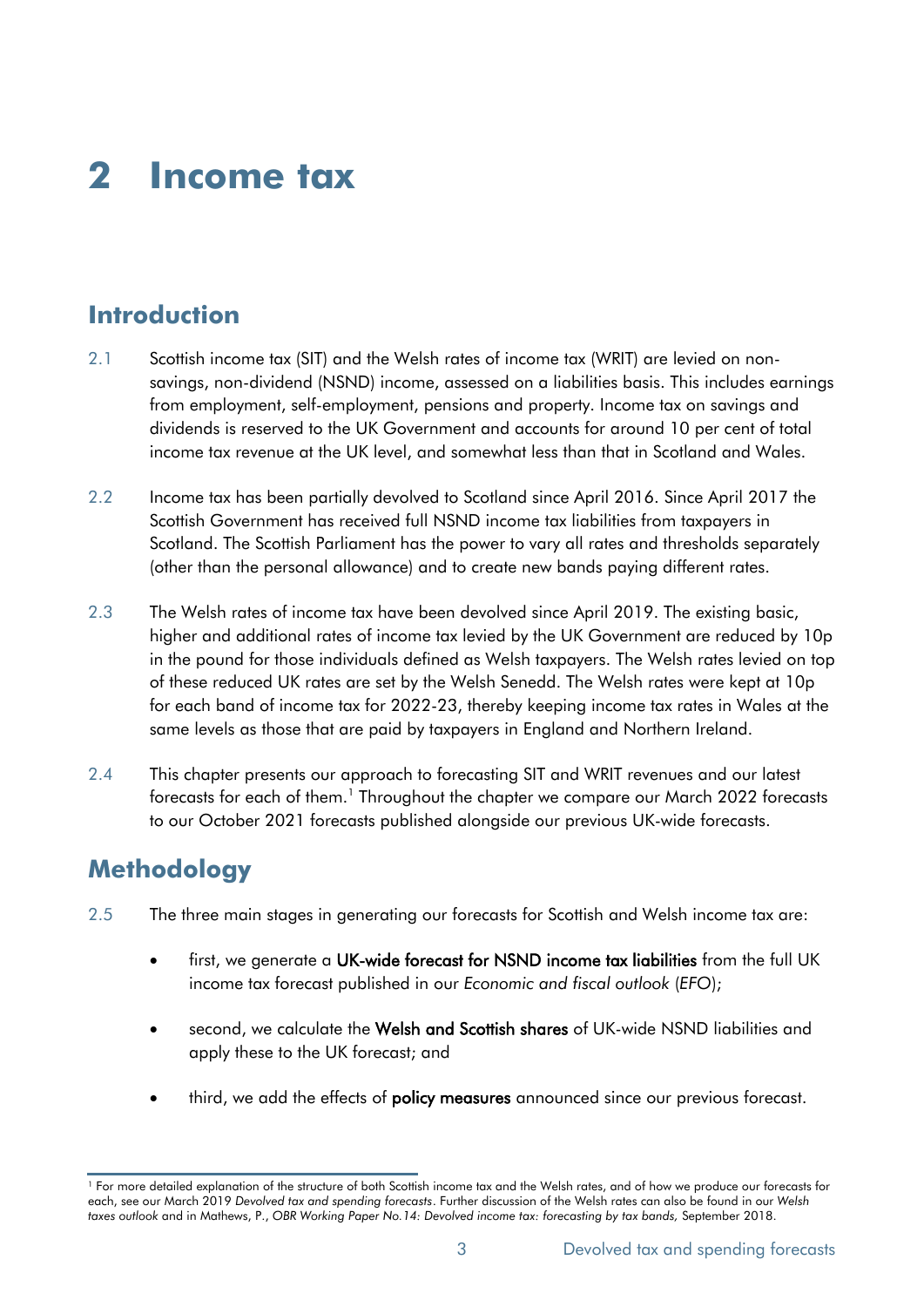- outturn year for which Scottish and Welsh income tax liabilities are available is 2019-20 2.6 Unlike fully devolved taxes, comprehensive and timely information on income tax is only available for UK-wide receipts. Outturn data on liabilities, for Scotland, Wales and the UK as a whole, are published with a long lag reflecting the time it takes for self-assessment income tax to be paid (largely in the January of the tax year that follows the year in which liabilities were incurred). This means that our estimates for past years can change as a result of new data becoming available, as well as the forecasts themselves changing. The latest and while full liabilities data for the UK in 2020-21 are not yet available, provisional information about self-assessment income tax payments in respect of that year are.
- 2.7 The Welsh Government's fiscal framework agreement requires us to forecast income tax liabilities associated with each band of income tax for Wales.

## **UK forecast**

- 2.8 Despite the wider economic impact of the pandemic, UK-wide NSND income tax liabilities *increased* by £9.9 billion (5.6 per cent) in 2020-21 – a figure that has been revised up by £4.6 billion relative to our October forecast. This reflects much stronger-than-expected selfassessment payments in January and February 2022 in respect of 2020-21 liabilities. As detailed in our March 2022 *EFO*, it appears that self-employment incomes – supported by the self-employment income support scheme (SEISS) – held up much better than is apparent in the latest vintage of ONS National Accounts data for 2020-21.
- real incomes that has followed Russia's invasion of Ukraine. 2.9 Revenues have been revised up by a larger margin in 2021-22 (reflecting strength in PAYE income tax receipts this year, particularly among higher- and additional-rate taxpayers) and larger still in 2022-23 (thanks to faster wage growth amid high inflation and a tight labour market). Stronger wage growth, alongside frozen income tax thresholds, means that fiscal drag adds significantly to revenues as more individuals move into tax and a greater share of incomes is taxed at the 40 or 45 per cent rates (as discussed in Box 3.2 of our March *EFO*). Overall, revenues have been revised up by £12.6 billion a year on average between 2022- 23 and 2026-27. This is more than explained by upward revisions to wages and salaries since October as a result of higher average earnings growth, albeit tempered by the nearterm reduction in GDP growth caused by the spike in energy prices and consequent hit to
- in England, Wales and Northern Ireland from 20 to 19 per cent and reduces overall NSND 2.10 The effect of individual UK Government policies announced in the Chancellor's Spring Statement on NSND income tax liabilities is dominated by the 1 percentage point cut to the basic rate of income tax from April 2024 onwards. This reduces the basic rate of income tax income tax receipts by an average of £5.5 billion a year between 2024-25 and 2026-27. Because of the different scopes of tax devolution between Scotland and Wales, this policy has very different effects in each as detailed below.
- 2.11 Other policies affecting UK-wide NSND income tax liabilities have modest net effects. These include the impact on incentives to incorporate that result from aligning the NICs primary threshold with the personal allowance and HMRC's latest compliance measures. The fiscal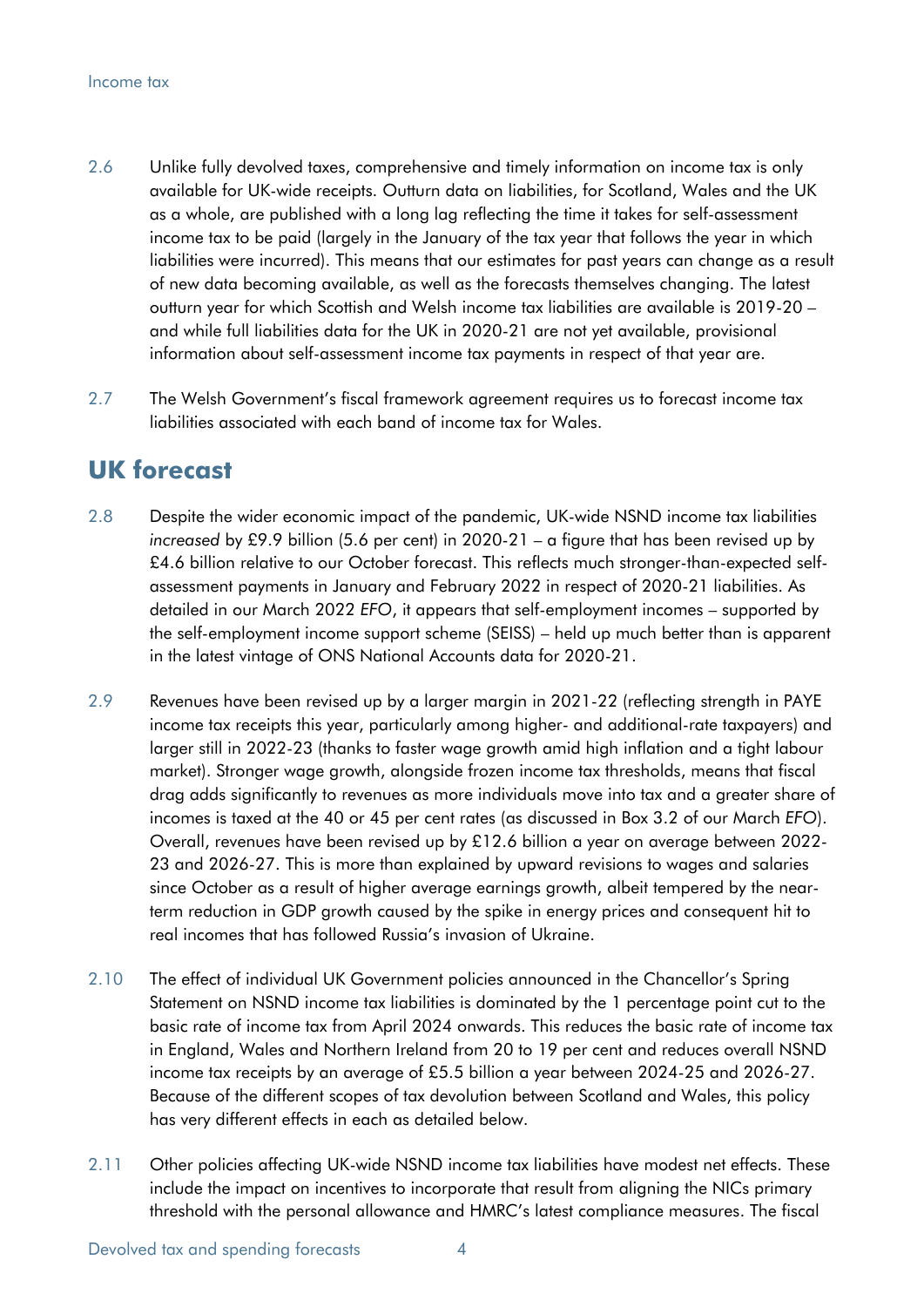easing announced in the Spring Statement also boosts income tax receipts modestly. Taken together, these factors raise NSND liabilities by £0.3 billion a year on average.

|                           |                |       |       |       | £ billion |                                                                 |        |        |
|---------------------------|----------------|-------|-------|-------|-----------|-----------------------------------------------------------------|--------|--------|
|                           | <b>Outturn</b> |       |       |       | Forecast  |                                                                 |        |        |
|                           |                |       |       |       |           | 2019-20 2020-21 2021-22 2022-23 2023-24 2024-25 2025-26 2026-27 |        |        |
| October forecast          | 176.8          | 182.0 | 198.0 | 212.0 | 223.7     | 233.8                                                           | 248.1  | 261.8  |
| March forecast            | 176.8          | 186.7 | 208.4 | 226.7 | 238.2     | 245.2                                                           | 259.4  | 272.8  |
| Change                    | 0.0            | 4.6   | 10.4  | 14.7  | 14.4      | 11.4                                                            | 11.3   | 10.9   |
| of which:                 |                |       |       |       |           |                                                                 |        |        |
| UK NSND outturn alignment |                | 0.2   | 0.4   | 0.4   | 0.4       | 0.5                                                             | 0.5    | 0.5    |
| Pre-measures forecast     |                | 4.4   | 10.1  | 14.1  | 13.6      | 16.0                                                            | 16.0   | 15.7   |
| Basic rate cut            |                | 0.0   | 0.0   | 0.0   | 0.0       | $-5.5$                                                          | $-5.5$ | $-5.6$ |
| Other UK policies         |                | 0.0   | 0.0   | 0.2   | 0.4       | 0.4                                                             | 0.3    | 0.3    |

#### Table 2.1: UK NSND income tax forecast

# **Scottish and Welsh shares**

2.12 We forecast the shares to apply to the UK NSND forecast by starting from HMRC's latest Survey of Personal Incomes (SPI), which currently relates to the 2019-20 fiscal year. This is an annual sample of around 822,000 individuals in contact with HMRC during the year through the PAYE, self-assessment or repayment claim systems. Table 2.2 shows that the SPI-based Scottish and Welsh shares of all UK income tax liabilities declined steadily up to 2017-18, but that they then rose in 2018-19 and were stable in 2019-20.

## Table 2.2: Scottish and Welsh shares of all income tax liabilities

|     |     |     |     |                                                                                | 2019-20                                 |
|-----|-----|-----|-----|--------------------------------------------------------------------------------|-----------------------------------------|
| 7.1 | 6.9 | 6.8 | 6.5 | 6.7                                                                            | 6.7                                     |
| 2.8 | 27  | 27  | 26  | 27                                                                             | 27                                      |
|     |     |     |     | Table 2.2: Scottish and Welsh shares of all income tax liabilities<br>Per cent | 2014-15 2015-16 2016-17 2017-18 2018-19 |

- 2.13 We use the 2019-20 SPI data to calculate an initial share of UK NSND income tax liabilities for both Scotland and Wales. We then project these SPI-based shares over the forecast period, making adjustments for:
	- **Population.** We use an index based on the latest ONS population projections to reflect the different projected growth rates of the adult population in Scotland and Wales. For this forecast we have incorporated the ONS's '2020-based' principal population projections that were released in January 2022. We have also refined the way we calculate the population index, by calculating separate indices for the working-age population (those aged 16 to 65) and the pension-age population (those aged 66 and over) and weighting them by the proportion of NSND income tax paid by each group. This begins to capture the effects of different trends in population ageing on top of different trends in the overall population size on the Scottish and Welsh shares.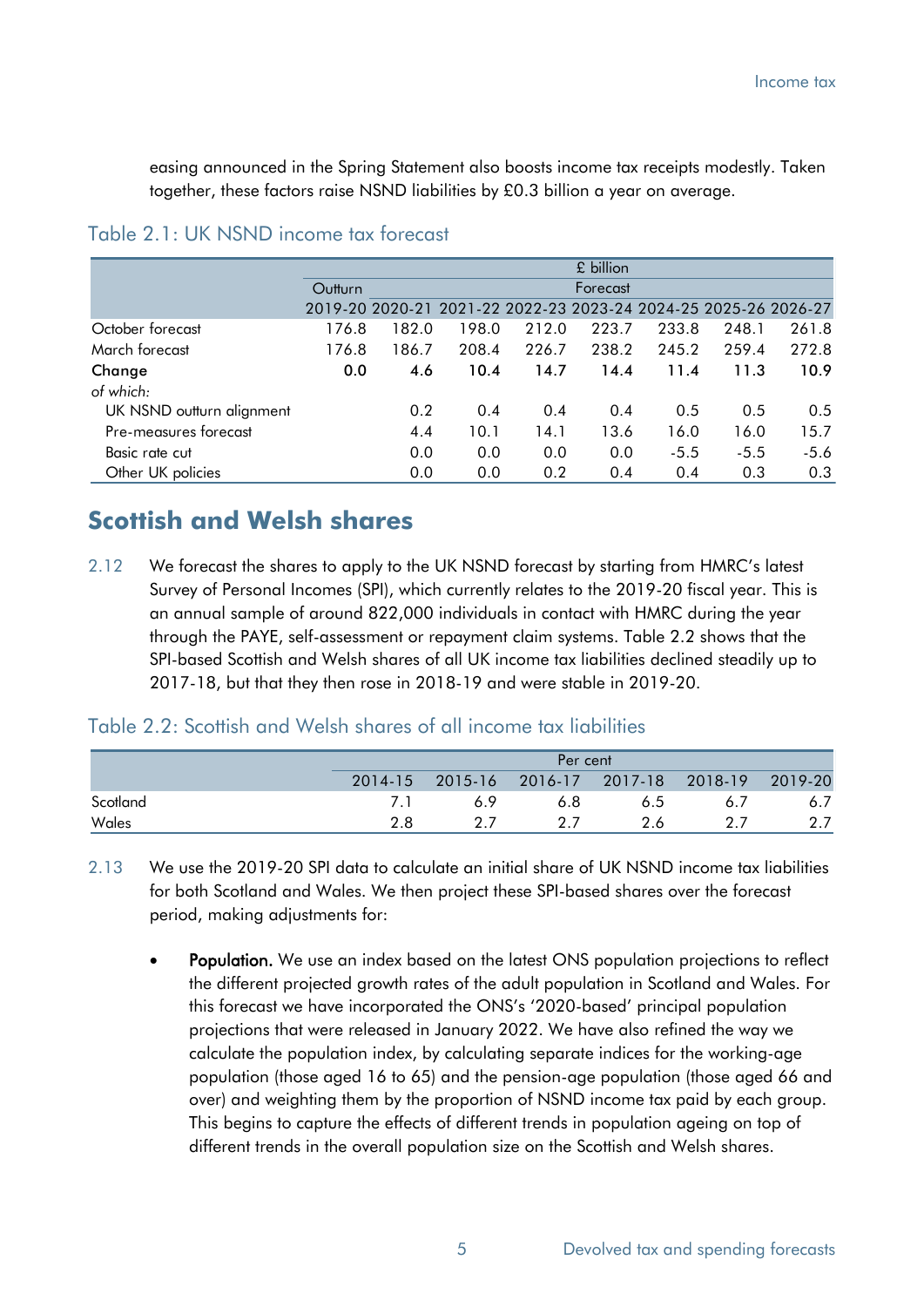- Earnings. We adjust the shares in line with the share of total employee earnings as reported in HMRC's real-time information (RTI) from the PAYE system, enabling us to draw on more up-to-date information for the majority of income taxpayers. This includes judgements based on data for the first nine months of 2021-22 and assumptions about the final three months that reflect both historical patterns of RTI shares through the fiscal year and our judgements about year-end bonus growth (where particularly strong growth is expected to skew receipts towards England).
- Previously announced policies. Any effects of these that are expected to alter the Scottish or Welsh shares are incorporated – for example, personal allowance freezes.
- Outturn. We align our forecasts to the 2019-20 outturn.
- 2.14 Table 2.3 reports our latest forecast for the Scottish share and the change since October. It has been revised down fractionally (by less than 0.01 percentage points on average) across the forecast. This mostly reflects the updated growth path for Scotland's share of the UK population. While the trajectory has been revised up for 2021-22 and 2022-23, by the end of the forecast the index ends up 0.3 per cent lower than previously projected. Moving to the new ONS population projections had little impact, with the revision largely explained by the revised methodology for calculating the population index that better captures the effect of population ageing (which is a little faster in Scotland than in the UK as a whole).
- 2.15 Our October forecast also assumed the Scottish share would fall relatively steeply in 2020- 21 and 2021-22 on the basis of RTI data, with a partial recovery in 2022-23. We have added a further 0.05 percentage point reduction in the Scottish share in 2021-22 in this forecast to reflect our assumption that very strong year-end bonus growth will skew income tax payments towards England (which accounts for a disproportionate share of the highestpaid employees in the financial and business services sectors where bonus payments are typically largest). This adjustment partially reverses in 2022-23 as bonus growth subsides and the rise in oil and gas prices boosts Scottish incomes disproportionately.

|                                                     |                |                                               |         |      |          | Per cent of UK total for non-savings, non-dividend liabilities |      |                                                                 |  |
|-----------------------------------------------------|----------------|-----------------------------------------------|---------|------|----------|----------------------------------------------------------------|------|-----------------------------------------------------------------|--|
|                                                     | <b>Outturn</b> |                                               |         |      | Forecast |                                                                |      |                                                                 |  |
|                                                     |                |                                               |         |      |          |                                                                |      | 2019-20 2020-21 2021-22 2022-23 2023-24 2024-25 2025-26 2026-27 |  |
| October forecast                                    | 6.69           | 6.59                                          | 6.51    | 6.50 | 6.46     | 6.42                                                           | 6.37 | 6.35                                                            |  |
| March forecast <sup>1</sup>                         | 6.69           | 6.59                                          | 6.48    | 6.53 | 6.46     | 6.41                                                           | 6.37 | 6.34                                                            |  |
| Change                                              | 0.00           | 0.00                                          | $-0.02$ | 0.03 | 0.00     | $-0.02$                                                        | 0.00 | 0.00                                                            |  |
| RTI Index (2019-20=100)                             |                | 98.2                                          | 96.8    | 97.5 | 97.5     | 97.5                                                           | 97.5 | 97.5                                                            |  |
| Index of relative population growth $(2020-21=100)$ |                | 100.0<br>99.3<br>98.9<br>98.6<br>99.7<br>98.3 |         |      |          |                                                                |      |                                                                 |  |
| <sup>1</sup> Calculated on a pre-measures basis.    |                |                                               |         |      |          |                                                                |      |                                                                 |  |

## Table 2.3: Scottish share of NSND income tax

2.16 The incorporation of updated population projections in our share modelling has shifted the Welsh share in all years of the forecast too but in the opposite direction, increasing the Welsh share by 0.01 percentage points by the end of the forecast. We have also revised the share down by 0.01 percentage points in 2021-22 with a partial reversal in 2022-23 to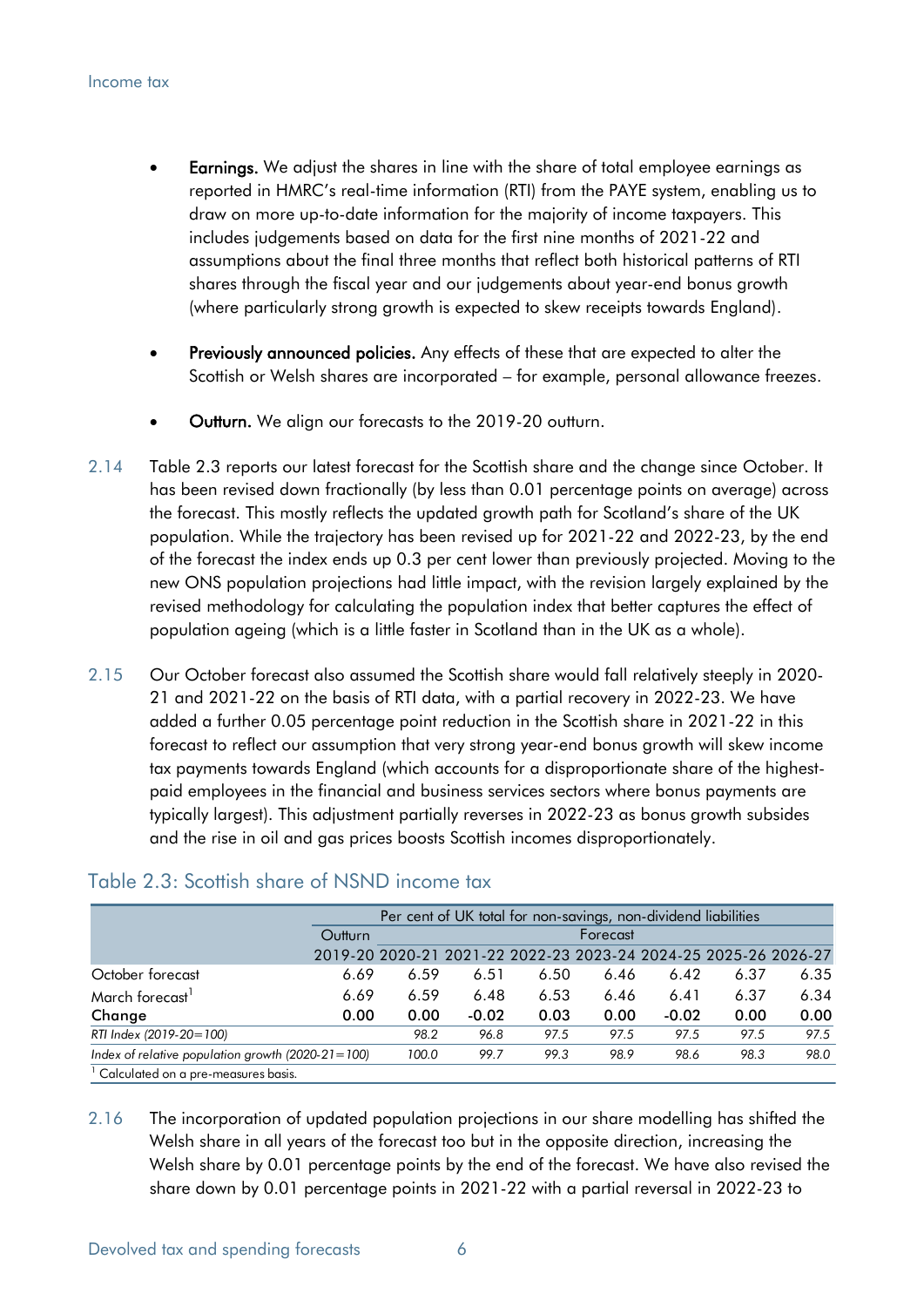reflect very strong bonus growth. Overall, these changes combine to raise the Welsh share by less than 0.01 percentage points on average over the forecast (Table 2.4).

|                                                     |                                                  |          |      |       |       | Per cent of UK total for non-savings, non-dividend liabilities  |       |       |
|-----------------------------------------------------|--------------------------------------------------|----------|------|-------|-------|-----------------------------------------------------------------|-------|-------|
|                                                     | Outturn                                          | Forecast |      |       |       |                                                                 |       |       |
|                                                     |                                                  |          |      |       |       | 2019-20 2020-21 2021-22 2022-23 2023-24 2024-25 2025-26 2026-27 |       |       |
| October forecast                                    | 1.15                                             | 1.17     | 1.16 | 1.17  | 1.18  | 1.18                                                            | 1.17  | 1.17  |
| March forecast <sup>1</sup>                         | 1.15                                             | 1.17     | 1.16 | 1.17  | 1.18  | 1.18                                                            | 1.18  | 1.18  |
| Change                                              | 0.00                                             | 0.00     | 0.00 | 0.00  | 0.00  | 0.00                                                            | 0.01  | 0.01  |
| RTI Index (2019-20=100)                             |                                                  | 100.8    | 99.9 | 100.3 | 100.3 | 100.3                                                           | 100.3 | 100.3 |
| Index of relative population growth $(2020-21=100)$ | 99.9<br>100.0<br>100.0<br>99.8<br>100.0<br>100.0 |          |      |       |       |                                                                 |       | 99.8  |
| Calculated on a pre-measures basis.                 |                                                  |          |      |       |       |                                                                 |       |       |

#### Table 2.4: Welsh share of NSND income tax

# **Scottish forecast**

- 2.17 Table 2.5 presents our latest Scottish income tax forecast and the changes since October. Liabilities are up in all years, by an average of £873 million (6 per cent). This largely reflects the upward revision to pre-measures UK-wide liabilities, which adds over £200 million to 2020-21 and around £900 million a year from 2021-22 onwards. Our revised forecast for the Scottish share of income tax reduces revenue by an average of £100 million a year across the forecast. This broadly offsets the yield from the Scottish Government's one-year freeze to the higher-rate threshold announced in December 2021.
- 2.18 The UK Government's reduction in the basic rate from 20 to 19 per cent from April 2024 has no direct impact on Scottish income tax receipts due to the full devolution of rates and thresholds to the Scottish Government. And there are no knock-on effects from changes to taxpayer behaviour in response to the rate change as the Scottish income tax band rates remain the same. Despite this, there are some indirect impacts arising from broader Spring Statement measures, which increase Scottish receipts by £27 million a year on average.

## Table 2.5: Changes in Scottish NSND income tax since October

|                              |         |          |                                                                 |        | £ million |        |        |        |
|------------------------------|---------|----------|-----------------------------------------------------------------|--------|-----------|--------|--------|--------|
|                              | Outturn | Forecast |                                                                 |        |           |        |        |        |
|                              |         |          | 2019-20 2020-21 2021-22 2022-23 2023-24 2024-25 2025-26 2026-27 |        |           |        |        |        |
| October forecast             | 11,833  | 12,004   | 12,883                                                          | 13,789 | 14,451    | 15,019 | 15,811 | 16.621 |
| March forecast               | 11,833  | 12,310   | 13,511                                                          | 14,810 | 15,385    | 16,091 | 16,898 | 17.689 |
| Change                       | 0       | 306      | 628                                                             | 1,021  | 934       | 1,072  | 1.086  | 1,068  |
| of which:                    |         |          |                                                                 |        |           |        |        |        |
| Scottish share modelling     |         |          | $-52$                                                           | -68    | $-131$    | $-164$ | $-143$ | $-149$ |
| UK NSND outturn alignment    |         | 15       | 24                                                              | 29     | 28        | 32     | 32     | 32     |
| UK NSND forecast and other   |         | 290      | 655                                                             | 909    | 869       | 1.017  | 1.014  | 990    |
| Scottish Government policies |         | 0        | $\Omega$                                                        | 137    | 132       | 135    | 140    | 147    |
| UK Government policies       |         | 0        |                                                                 | 13     | 35        | 51     | 43     | 48     |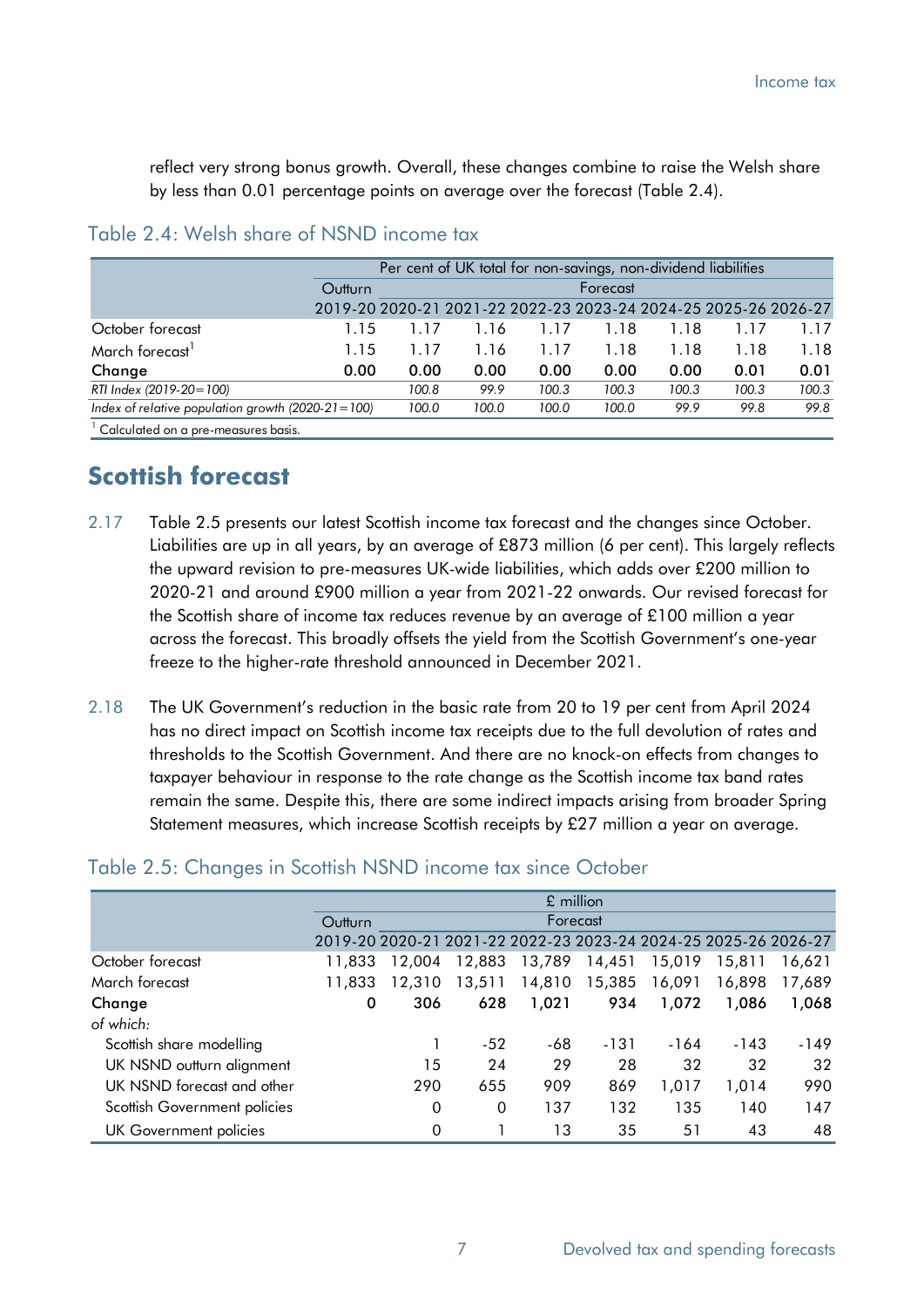## Comparison with Scottish Fiscal Commission forecasts

- 2.19 Our forecasts for NSND income tax in England and Northern Ireland are used in calculating the Scottish Government's block grant adjustments (BGAs). The income tax BGA reduces the funding received by the Scottish Government to reflect the devolution of income tax revenues themselves. The Scottish Government bases its spending decisions on both the BGAs, which reflect our forecasts, and the Scottish Fiscal Commission's forecasts for tax revenues in Scotland. As a result, differences between our respective forecasts for growth in revenues can affect the overall budget in any given year – although ultimately resources are aligned to revenue outturns via a reconciliation process over subsequent years.
- 2.20 Differences in modelling approaches, data used, and judgements applied can all contribute to differences between our forecasts. This is overlaid by the fact that we produce our forecasts at different times, so the latest data will have moved on in between each forecast – an important factor in rapidly evolving economic conditions. To facilitate comparisons, we have agreed with the SFC to publish a standard set of income tax comparison tables that will be updated each time either of us publish a new forecast. Tables 2.6 and 2.7 compare our current forecast to the SFC's latest forecast, which was published in December.
- 2.21 Table 2.6 compares the determinants used in our respective forecasts. Ours relate to the UK as a whole, whereas the SFC's are specific to Scotland. Our forecast for wages and salaries is stronger than the SFC's, with cumulative growth between 2019-20 and 2025-26 that is 6.5 percentage points stronger. That largely reflects a combination of stronger employment growth in outturn years and stronger average earnings growth in the initial years of the forecast, with the gap between our respective forecasts stable from 2023-24 onwards. Our stronger outlook for average earnings growth is likely to partly reflect the timing of our respective forecasts, with increasing signs in recent months of labour market tightness and that wage settlements could rise more materially in response to higher inflation. This stronger outlook for the tax base combines with strength in outturn receipts to explain our stronger forecast for Scottish income tax revenues over the medium term.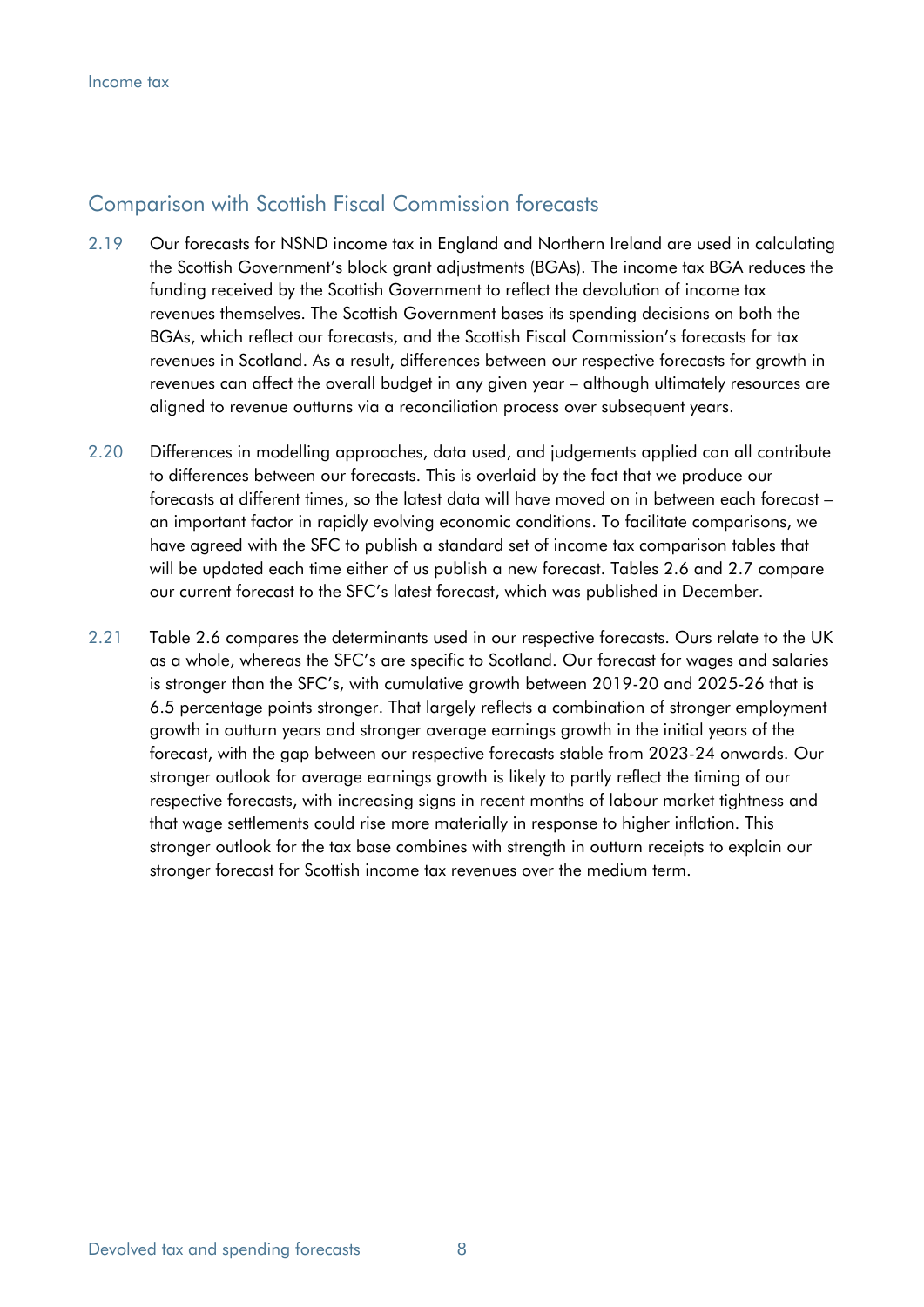|                                                                  |         |         | Percentage change on a year earlier |          |         |         |
|------------------------------------------------------------------|---------|---------|-------------------------------------|----------|---------|---------|
|                                                                  | Outturn |         |                                     | Forecast |         |         |
|                                                                  | 2020-21 | 2021-22 | 2022-23                             | 2023-24  | 2024-25 | 2025-26 |
| Employment                                                       |         |         |                                     |          |         |         |
| <b>SFC</b>                                                       | $-3.8$  | 1.3     | 1.0                                 | 0.1      | $-0.1$  | $-0.2$  |
| <b>OBR</b>                                                       | $-1.7$  | 0.5     | 0.8                                 | 0.6      | 0.5     | 0.4     |
| Difference                                                       | 2.1     | $-0.8$  | $-0.2$                              | 0.4      | 0.6     | 0.6     |
| Average nominal earnings                                         |         |         |                                     |          |         |         |
| <b>SFC</b>                                                       | 3.8     | 3.8     | 2.6                                 | 3.0      | 3.2     | 3.3     |
| <b>OBR</b>                                                       | 2.6     | 6.1     | 5.1                                 | 2.4      | 2.7     | 3.0     |
| Difference                                                       | $-1.2$  | 2.4     | 2.5                                 | $-0.6$   | $-0.4$  | $-0.3$  |
| <b>Wages &amp; salaries</b>                                      |         |         |                                     |          |         |         |
| SFC <sup>1</sup>                                                 | 0.8     | 5.7     | 3.6                                 | 3.1      | 3.1     | 3.1     |
| <b>OBR</b>                                                       | 2.6     | 7.5     | 6.0                                 | 2.7      | 3.0     | 3.1     |
| Difference                                                       | 1.8     | 1.8     | 2.4                                 | $-0.4$   | $-0.1$  | 0.0     |
|                                                                  |         |         | Index: $2019-20 = 100$              |          |         |         |
| Employment                                                       |         |         |                                     |          |         |         |
| <b>SFC</b>                                                       | 96.2    | 97.4    | 98.4                                | 98.5     | 98.4    | 98.2    |
| <b>OBR</b>                                                       | 98.3    | 98.8    | 99.6                                | 100.2    | 100.7   | 101.1   |
| <b>Difference</b>                                                | 2.1     | 1.4     | 1.2                                 | 1.7      | 2.3     | 2.8     |
| Average nominal earnings                                         |         |         |                                     |          |         |         |
| <b>SFC</b>                                                       | 103.8   | 107.7   | 110.5                               | 113.9    | 117.5   | 121.3   |
| <b>OBR</b>                                                       | 102.6   | 108.9   | 114.5                               | 117.2    | 120.5   | 124.1   |
| Difference                                                       | $-1.2$  | 1.2     | 3.9                                 | 3.4      | 3.0     | 2.7     |
| <b>Wages &amp; salaries</b>                                      |         |         |                                     |          |         |         |
| SFC <sup>1</sup>                                                 | 100.8   | 106.5   | 110.3                               | 113.8    | 117.2   | 120.9   |
| <b>OBR</b>                                                       | 102.6   | 110.2   | 116.8                               | 120.0    | 123.5   | 127.4   |
| Difference                                                       | 1.8     | 3.8     | 6.5                                 | 6.2      | 6.3     | 6.5     |
| $\frac{1}{1}$ Refers to the SFC's total nominal earnings series. |         |         |                                     |          |         |         |

#### Table 2.6: SFC Scottish determinants compared to OBR UK-wide determinants

2.22 Table 2.7 breaks down our forecast for UK NSND income tax and compares our respective forecasts for Scottish income tax. We have faster growth in Scottish income tax revenues than the SFC in 2020-21, reflecting the strength of self-assessment receipts in recent months, and also in 2021-22 and 2022-23, reflecting strength in PAYE receipts and average earnings growth. While growth rates in our forecast are modestly slower than in the SFC's for 2023-24 and 2024-25, the level of our revenue forecast is still 9.4 per cent higher than the SFC's by 2025-26. That leaves our forecast £872 million a year higher on average than the SFC's. This reflects the fact that our stronger outlook for UK-wide wages and salaries is only partly offset by downward revisions to our forecast for the Scottish share, so

implicitly our forecast for tax base growth in Scotland exceeds the SFC's.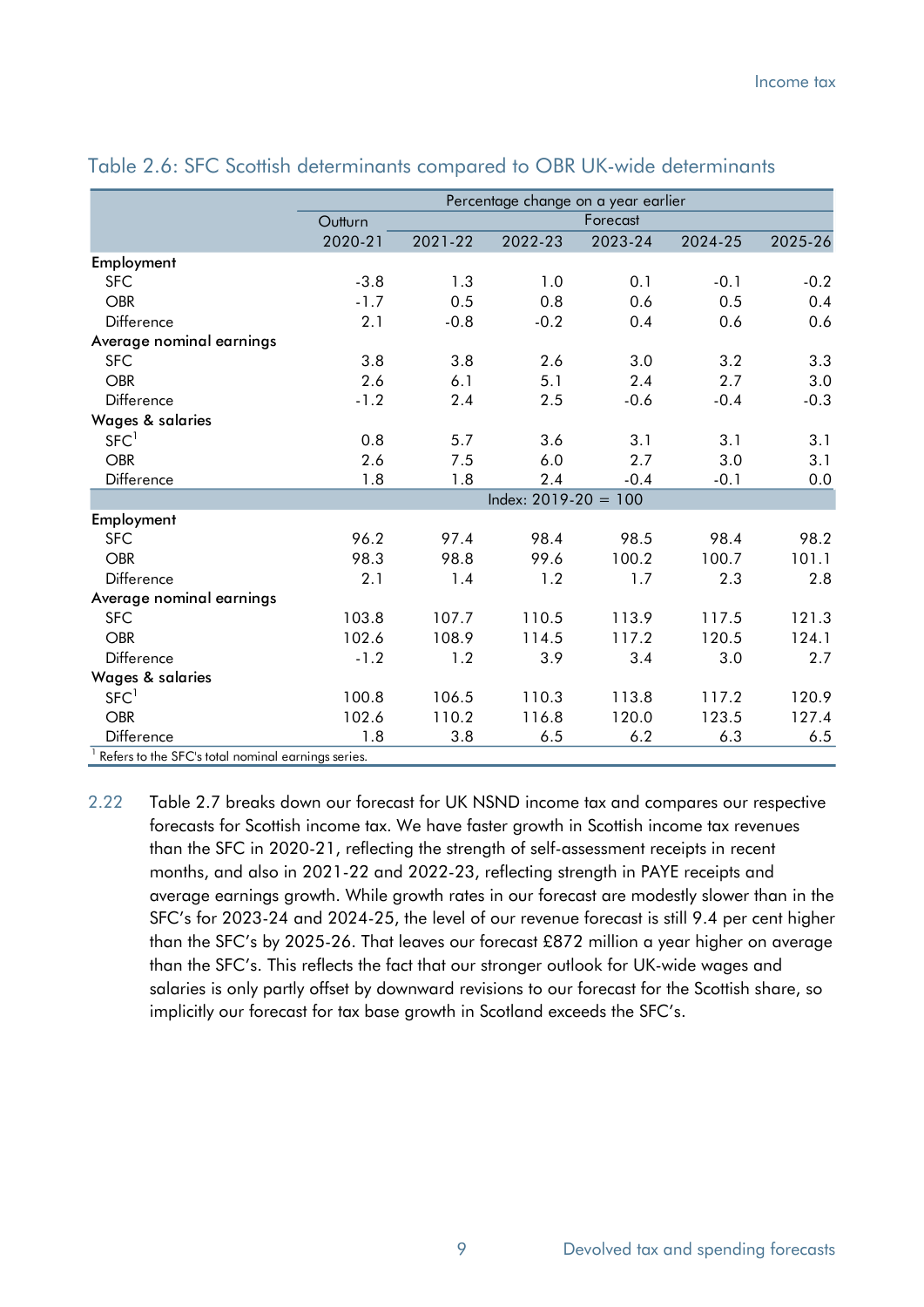|                     |         |         |         | £ million                           |         |         |         |
|---------------------|---------|---------|---------|-------------------------------------|---------|---------|---------|
|                     | Outturn |         |         | Forecast                            |         |         |         |
|                     | 2019-20 | 2020-21 | 2021-22 | 2022-23                             | 2023-24 | 2024-25 | 2025-26 |
| <b>SFC</b>          |         |         |         |                                     |         |         |         |
| SIT(a)              | 11,833  | 11,938  | 13,002  | 13,671                              | 14,313  | 15,056  | 15,790  |
| <b>OBR</b>          |         |         |         |                                     |         |         |         |
| UK NSND             | 176,791 | 186,673 | 208,395 | 226,742                             | 238,151 | 245,230 | 259,379 |
| of which:           |         |         |         |                                     |         |         |         |
| UK ex. SIT and WRIT | 162,917 | 172,183 | 192,472 | 209,288                             | 219,961 | 226,178 | 239,348 |
| WRIT                | 2,041   | 2,181   | 2,412   | 2,645                               | 2,805   | 2,961   | 3,134   |
| SIT(b)              | 11,833  | 12,310  |         | 13,511  14,810  15,385              |         | 16,091  | 16,898  |
| OBR vs. SFC (b-a)   |         | 372     | 509     | 1,139                               | 1,072   | 1,035   | 1,108   |
|                     |         |         |         | Percentage change on a year earlier |         |         |         |
| <b>SFC</b>          |         |         |         |                                     |         |         |         |
| SIT(a)              |         | 0.9     | 8.9     | 5.1                                 | 4.7     | 5.2     | 4.9     |
| <b>OBR</b>          |         |         |         |                                     |         |         |         |
| UK ex. SIT and WRIT |         | 5.7     | 11.8    | 8.7                                 | 5.1     | 2.8     | 5.8     |
| SIT(b)              |         | 4.0     | 9.8     | 9.6                                 | 3.9     | 4.6     | 5.0     |
| OBR vs. SFC (b-a)   |         | 3.1     | 0.8     | 4.5                                 | $-0.8$  | $-0.6$  | 0.1     |
|                     |         |         |         | $Index: 2019-20 = 100$              |         |         |         |
| <b>SFC</b>          |         |         |         |                                     |         |         |         |
| SIT(a)              |         | 100.9   | 109.9   | 115.5                               | 121.0   | 127.2   | 133.4   |
| <b>OBR</b>          |         |         |         |                                     |         |         |         |
| UK ex. SIT and WRIT |         | 105.7   | 118.1   | 128.5                               | 135.0   | 138.8   | 146.9   |
| SIT(b)              |         | 104.0   | 114.2   | 125.2                               | 130.0   | 136.0   | 142.8   |
| OBR vs. SFC (b-a)   |         | 3.1     | 4.3     | 9.6                                 | 9.1     | 8.7     | 9.4     |

#### Table 2.7: SFC Scottish income tax forecast compared to OBR UK NSND forecast

# **Welsh forecast**

- 2.23 Table 2.8 sets out our latest forecast for the Welsh rates of income tax and a breakdown of the changes since October, while Table 2.9 shows the forecast by tax band. As with our Scottish forecast, we have revised the Welsh forecast up materially thanks largely to strength in UK-wide receipts. The forecast is up by £167 million (6.2 per cent) a year on average. Revisions to the Welsh share reduce receipts a little relative to our October forecast until 2022-23, after which the stronger relative population projection for Wales increases receipts by modest amounts (reaching a maximum of £29 million by 2026-27).
- income tax revenues in Wales. But under the partial devolution of income tax to the Welsh Government via the Welsh rates, the basic rate cut applies to the UK portion of income tax 2.24 As with UK-wide liabilities, the reduction of the basic rate by 1 per cent reduces *total* NSND raised in Wales, with no direct effect on NSND revenues for the Welsh Government. Welsh rates of income tax do benefit a little from the behavioural impacts from the rate reduction, with the reduced incentive to incorporate raising Welsh Government receipts by £2.8 million a year on average from 2024-25 onwards. Other effects of the Spring Statement policy measures are also modest, taking the total effect of UK Government policies to £6 million a year on average.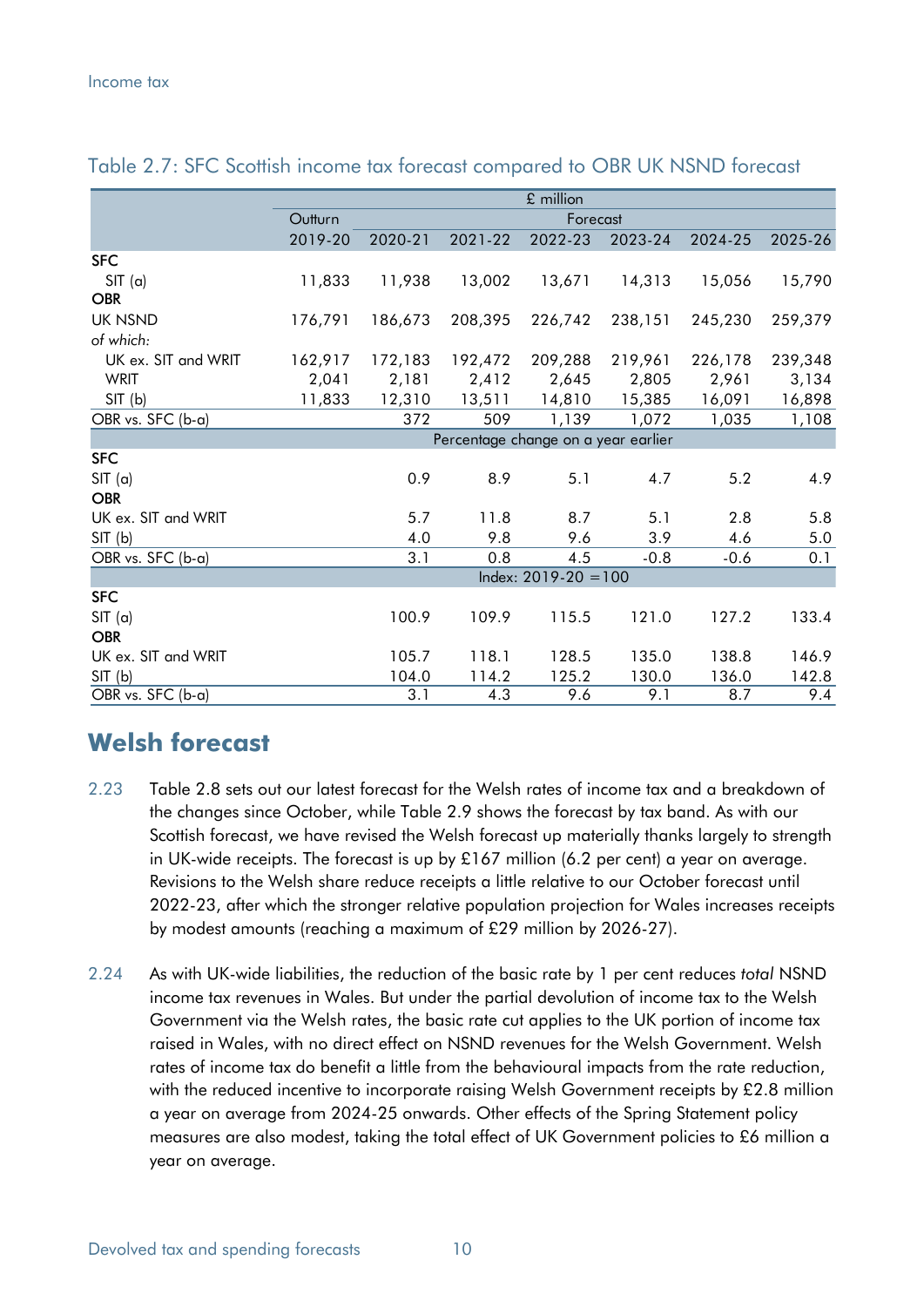|                               |         |       |                                                                 |       | $£$ million |       |       |       |
|-------------------------------|---------|-------|-----------------------------------------------------------------|-------|-------------|-------|-------|-------|
|                               | Outturn |       |                                                                 |       | Forecast    |       |       |       |
|                               |         |       | 2019-20 2020-21 2021-22 2022-23 2023-24 2024-25 2025-26 2026-27 |       |             |       |       |       |
| October forecast              | 2,041   | 2,127 | 2,301                                                           | 2,478 | 2,629       | 2,748 | 2,911 | 3,063 |
| March forecast                | 2.041   | 2,181 | 2,412                                                           | 2,645 | 2,805       | 2,961 | 3,134 | 3,291 |
| Change                        | 0       | 53    | 111                                                             | 167   | 175         | 212   | 223   | 228   |
| of which:                     |         |       |                                                                 |       |             |       |       |       |
| Welsh share modelling         |         | - 1   | $-10$                                                           | -4    |             | 14    | 22    | 29    |
| UK NSND outturn alignment     |         | З     | 4                                                               | 5     | 5           | 6     | 6     | 6     |
| UK NSND forecast and other    |         | 51    | 117                                                             | 163   | 158         | 186   | 187   | 182   |
| <b>UK Government policies</b> |         | 0     | 0                                                               | າ     | 5           |       | 8     | 10    |

#### Table 2.8: Changes in the Welsh rates of income tax forecast since October

## Table 2.9: Forecast of Welsh rates of income tax by tax band

|                 |         |         |         | £ million |          |         |         |         |
|-----------------|---------|---------|---------|-----------|----------|---------|---------|---------|
|                 | Outturn |         |         |           | Forecast |         |         |         |
|                 | 2019-20 | 2020-21 | 2021-22 | 2022-23   | 2023-24  | 2024-25 | 2025-26 | 2026-27 |
| March forecast  | 2,041   | 2,181   | 2,412   | 2,645     | 2,805    | 2,961   | 3,134   | 3,291   |
| of which:       |         |         |         |           |          |         |         |         |
| Basic rate      | 1,762   | 1,856   | 2,024   | 2,194     | 2,315    | 2,428   | 2,549   | 2,662   |
| Higher rate     | 233     | 273     | 319     | 372       | 405      | 443     | 487     | 522     |
| Additional rate | 45      | 52      | 70      | 79        | 85       | 90      | 98      | 107     |
|                 |         |         |         | Per cent  |          |         |         |         |
| Basic rate      | 86.3    | 85.1    | 83.9    | 82.9      | 82.5     | 82.0    | 81.3    | 80.9    |
| Higher rate     | 11.4    | 12.5    | 13.2    | 14.1      | 14.5     | 15.0    | 15.5    | 15.9    |
| Additional rate | 2.2     | 2.4     | 2.9     | 3.0       | 3.0      | 3.1     | 3.1     | 3.3     |

## Box 2.1: Evaluating our forecasts for devolved income tax

In our October 2021 *Devolved tax and spending forecasts* document we evaluated successive final March forecasts for Scottish income tax against available outturn data. We concluded that our forecasts improved with time as we incorporated income tax outturn data and improved our use of RTI data. Because of the lag in publishing income tax outturn data for Scotland and Wales, we can only analyse our devolved income tax forecasts well after the end of the year to which they relate. Outturn data have now been published for 2019-20, representing the first year of outturn for Wales, meaning we can evaluate our devolved income tax forecasts for Scottish income tax and the Welsh rates in parallel. Doing so is important for transparency and helps us to understand and identify ways to improve our methodology and modelling.

Table A compares our March 2019 forecasts for Scottish income tax and the Welsh rates in 2019-20 to the eventual outturn. It shows that:

• Scottish income tax liabilities were £205 million (1.7 per cent) lower than forecast. The largest error related to economic determinants – the wages and salaries forecast that drives assumptions about tax base growth – which generated a shortfall of £123 million (1.0 per cent). Fiscal modelling contributed a further £82 million (0.7 per cent) to the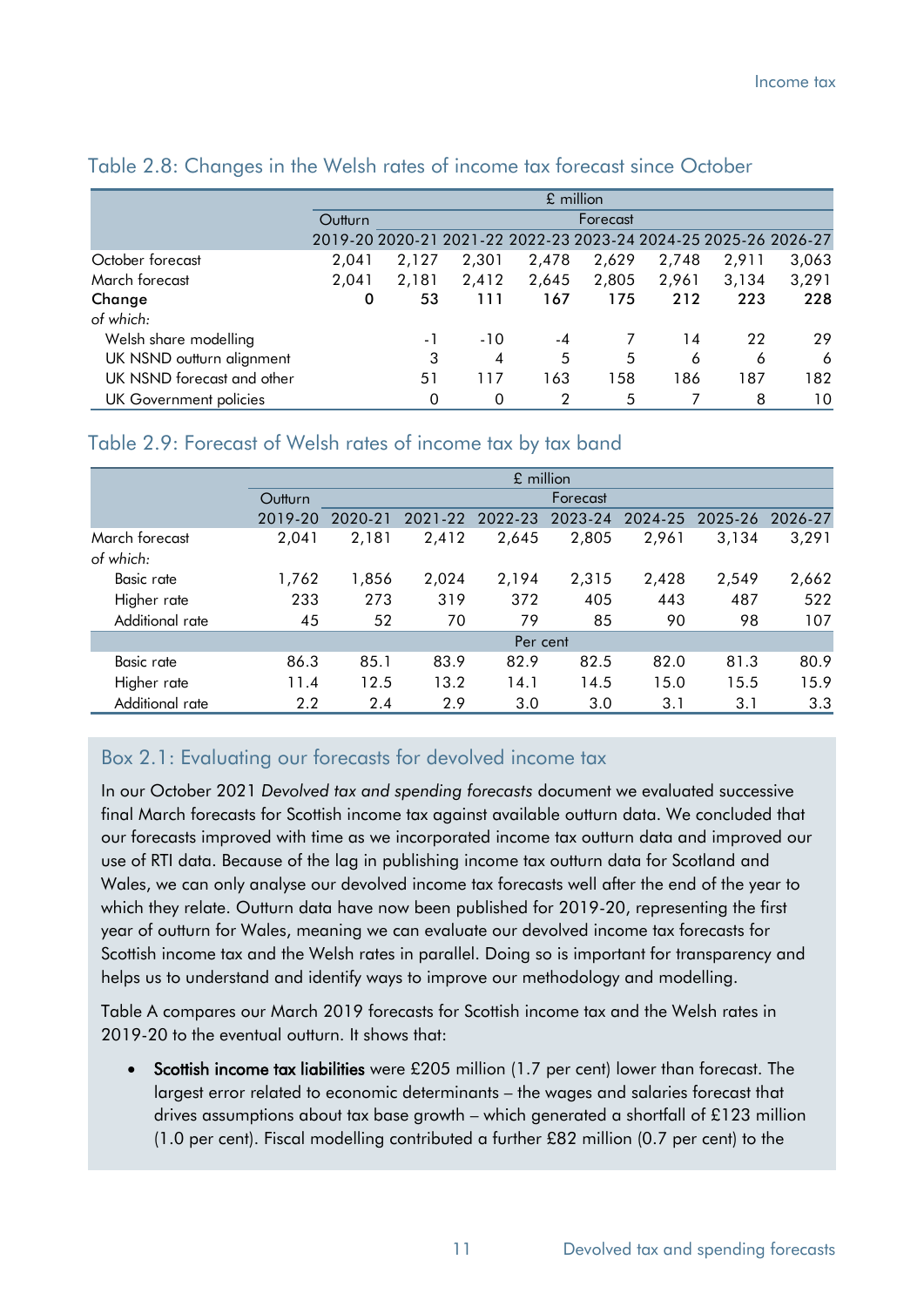shortfall, reflecting judgements in our forecast for UK-wide NSND liabilities beyond those captured by the tax base, as well as assumptions about the Scottish share.

• Liabilities for the Welsh rates were £60 million (2.8 per cent) lower than forecast. Again the largest error related to economic determinants, which generated a shortfall of £37 million (1.8 per cent). This was 0.7 percentage points greater than the Scottish determinant-related shortfall, indicating that our UK-wide determinant forecast was more in line with the growth of earnings and employment in Scotland than it was for Wales.<sup>a</sup> Fiscal modelling accounted for a further shortfall of £23 million (1.1 per cent), again reflecting judgements about movements in UK-wide liabilities and the Welsh share.

Table A: Scottish income tax and Welsh rates of income tax in 2019-20: March 2019 forecast versus outturn

|                           |          | $£$ million                               |        |              |           |          |  |  |  |  |  |
|---------------------------|----------|-------------------------------------------|--------|--------------|-----------|----------|--|--|--|--|--|
|                           | Forecast | of which:<br><b>Difference</b><br>Outturn |        |              |           |          |  |  |  |  |  |
|                           |          |                                           |        | Economic     | Fiscal    | Policy   |  |  |  |  |  |
|                           |          |                                           |        | determinants | modelling | changes  |  |  |  |  |  |
| Scottish income tax       | 12,037   | 11,833                                    | $-205$ | $-123$       | -82       | 0        |  |  |  |  |  |
| Welsh rates of income tax | 2,101    | 2,041                                     | $-60$  | -37          | $-23$     | $\Omega$ |  |  |  |  |  |
|                           |          |                                           |        |              |           |          |  |  |  |  |  |

a This is a topic we will return to in a forthcoming working paper on our devolved income tax forecasts.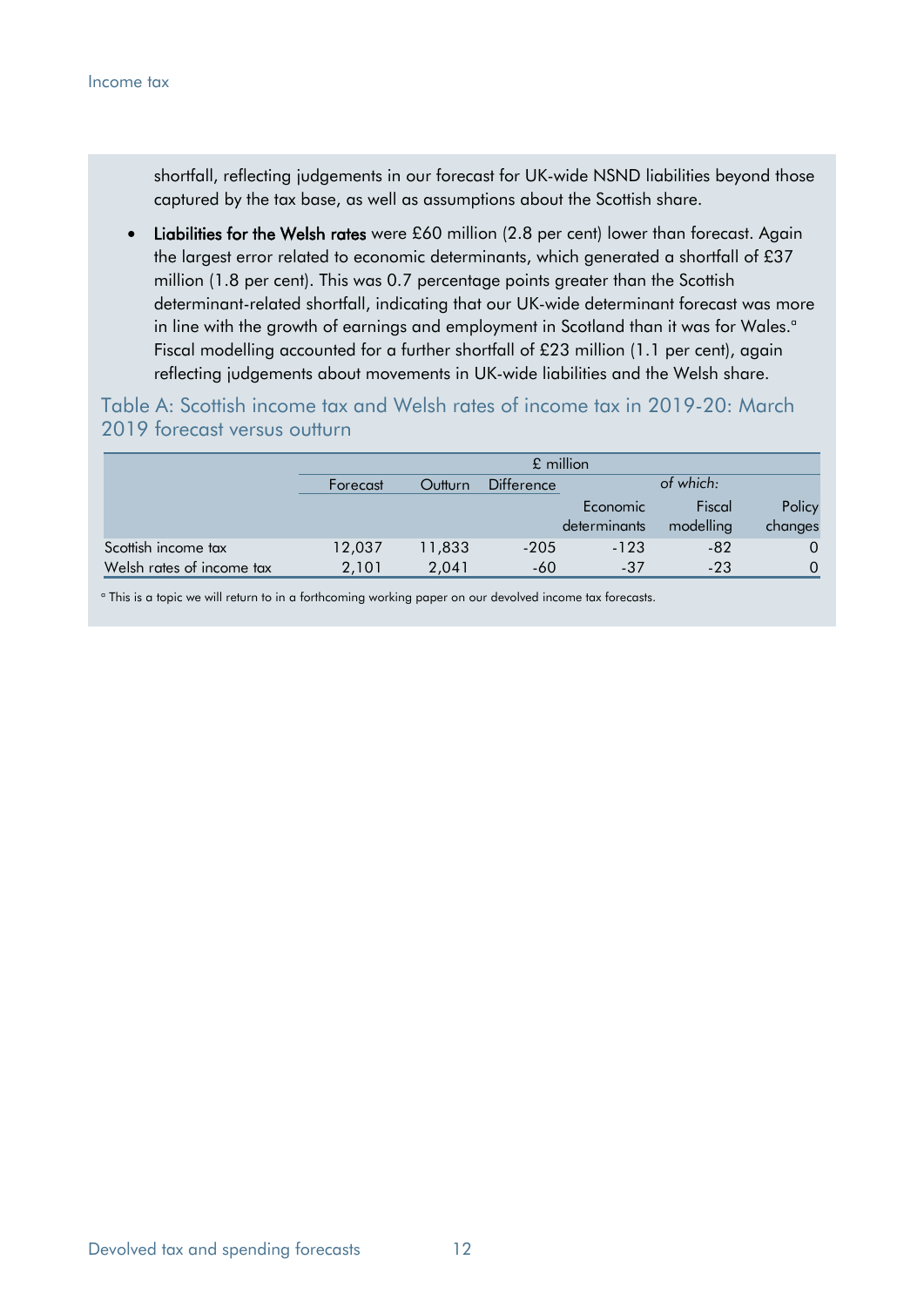# **3 Taxes on property transactions**

# **Introduction**

3.1 There are three different property transaction tax systems operating in the UK: stamp duty land tax (SDLT) in England and Northern Ireland; land and buildings transaction tax (LBTT) in Scotland; and land transaction tax (LTT) in Wales. This chapter summarises our approach to forecasting LBTT and LTT and presents our latest forecasts for each of them. 1

# **Methodology**

- 3.2 Our forecasts for property transaction taxes start with our UK-wide property market forecasts, and we assume that Scottish and Welsh prices and transactions will move in line with those for the UK as a whole unless there are clearly reasons to depart from that. As explained in our October 2021 *Devolved tax and spending forecast* document, we departed from that assumption in our October forecast for 2021-22 due to the different experiences in each property market during 2020-21 brought about by the pandemic and the various temporary tax holidays. We have maintained this approach in our current forecast.
- 3.3 Both forecasts involve three steps:
	- first, we produce an in-year estimate, using the latest outturn and our forecasts for property market determinants in 2021-22;
	- next, we produce our pre-measures forecast, drawing on several models to project the property market over five years and then calculate the expected revenue; and
	- finally, we add estimates of the effects of any new policy measures to produce our post-measures forecast.

# **Latest property market forecasts**

3.4 As we set out in October 2021, our forecasts for prices and transactions in 2021-22 in the Scottish and Welsh residential property markets diverge from our UK-wide forecasts. This reflects the fact that while UK-wide residential property transactions increased by 2 per cent in 2020-21, transactions fell in both Scotland and Wales (by 8 per cent and 13 per cent respectively). In addition, while transactions in 2020-21 increased much faster for higherpriced properties than for lower-priced ones across the UK, this change was especially marked in Wales but much less so in Scotland. Because all three tax systems have

<sup>&</sup>lt;sup>1</sup> For more detailed explanations of the structure of these taxes and how we produce our forecasts for LBTT and LTT, see our March 2019 *Devolved tax and spending forecasts* or our December 2019 *Welsh taxes outlook.* Also see the 'forecast in-depth' section of our website.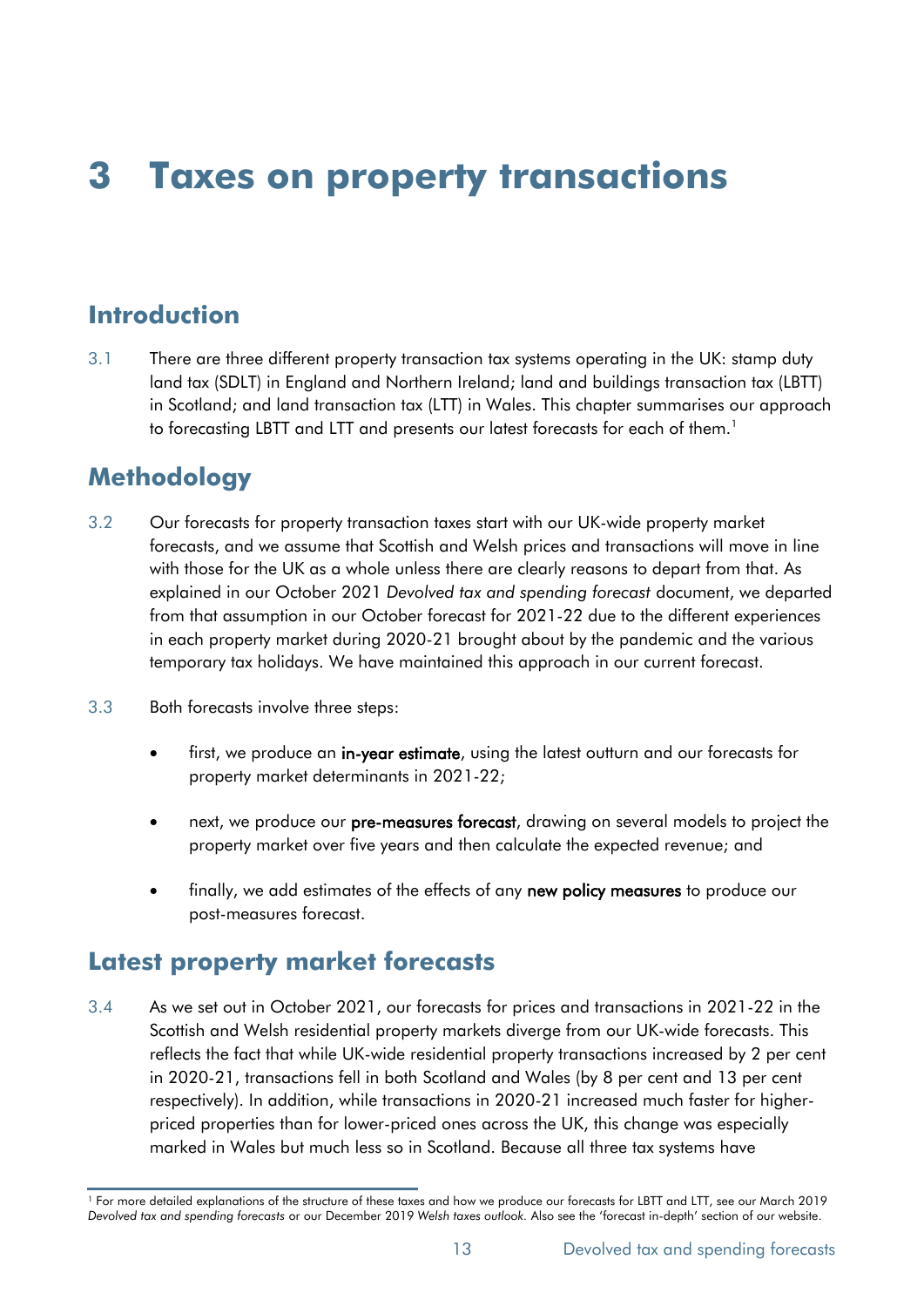progressive structures, this increased effective tax rates relative to what would have been seen had the distribution of transactions been unchanged from 2019-20.

- 3.5 In this forecast we maintain our October 2021 assumption that the differences in transactions growth are likely to be temporary, and so unwind over 2021-22. This means transactions bounce back strongly in both Scotland and Wales. From 2022-23 onwards we use the same determinants as in our UK-wide property market forecasts (Table 3.1).
- 3.6 Relative to October, we have revised up our forecasts for both house prices and transactions in Scotland and Wales in 2021-22 and for prices in 2022-23. This reflects the strongerthan-expected outturns in the year to date, which in the case of transactions amplifies the rebound from the sharp drop in 2020-21. From 2023-24 onwards we expect house price inflation to slow as a result of the hit to real incomes from higher energy prices, dropping below our October forecast from 2024-25 onwards. Transactions are expected to fall back in 2022-23, to a greater extent than we forecast in October, and to rise modestly thereafter.

|                                                                                                                                    |         |         |         | Percentage change on a year earlier |         |         |         |
|------------------------------------------------------------------------------------------------------------------------------------|---------|---------|---------|-------------------------------------|---------|---------|---------|
|                                                                                                                                    | Outturn |         |         | Forecast                            |         |         |         |
|                                                                                                                                    | 2020-21 | 2021-22 | 2022-23 | 2023-24                             | 2024-25 | 2025-26 | 2026-27 |
| Scotland                                                                                                                           |         |         |         |                                     |         |         |         |
| House prices                                                                                                                       |         |         |         |                                     |         |         |         |
| October forecast                                                                                                                   | 6.7     | 5.7     | 2.2     | 1.0                                 | 2.2     | 3.1     | 3.6     |
| March forecast                                                                                                                     | 6.7     | 7.6     | 5.7     | 1.0                                 | 1.8     | 2.6     | 3.2     |
| Change                                                                                                                             |         | 1.9     | 3.4     | 0.0                                 | $-0.4$  | $-0.4$  | $-0.5$  |
| <b>Housing transactions</b>                                                                                                        |         |         |         |                                     |         |         |         |
| October forecast                                                                                                                   | $-8.0$  | 22.0    | $-1.4$  | 3.2                                 | 1.7     | 1.0     | 1.2     |
| March forecast                                                                                                                     | $-8.0$  | 26.4    | $-4.2$  | 2.9                                 | 2.0     | 1.2     | 1.2     |
| Change                                                                                                                             |         | 4.4     | $-2.7$  | $-0.3$                              | 0.2     | 0.2     | 0.0     |
| <b>Wales</b>                                                                                                                       |         |         |         |                                     |         |         |         |
| House prices                                                                                                                       |         |         |         |                                     |         |         |         |
| October forecast                                                                                                                   | 6.7     | 7.8     | 2.2     | 1.0                                 | 2.2     | 3.1     | 3.6     |
| March forecast                                                                                                                     | 6.7     | 13.6    | 5.7     | 1.0                                 | 1.8     | 2.6     | 3.2     |
| Change                                                                                                                             |         | 5.8     | 3.4     | 0.0                                 | $-0.4$  | $-0.4$  | $-0.5$  |
| <b>Housing transactions</b>                                                                                                        |         |         |         |                                     |         |         |         |
| October forecast                                                                                                                   | $-12.8$ | 29.9    | $-1.4$  | 3.2                                 | 1.7     | 1.0     | 1.2     |
| March forecast                                                                                                                     | $-12.8$ | 33.4    | $-4.2$  | 2.9                                 | 2.0     | 1.2     | 1.2     |
| Change                                                                                                                             |         | 3.4     | $-2.7$  | $-0.3$                              | 0.2     | 0.2     | 0.0     |
| Note: The outturn numbers displayed for 2020-21 are specific to Scotland and Wales. The forecasts for 2021-22 are also specific to |         |         |         |                                     |         |         |         |

## Table 3.1: Forecasts for residential property prices and transactions

Scotland and Wales as outlined in paragraph 3.5.

3.7 As with the residential markets, we assume a strong rebound in commercial transactions in both Scotland and Wales in 2021-22 (Table 3.2). Relative to October, commercial price growth in both Scotland and Wales is much higher in 2021-22, but then lower in 2022-23. Growth in transactions has been revised up more modestly in 2021-22 and is similar thereafter. These near-term forecasts are informed by the strength of receipts in outturn.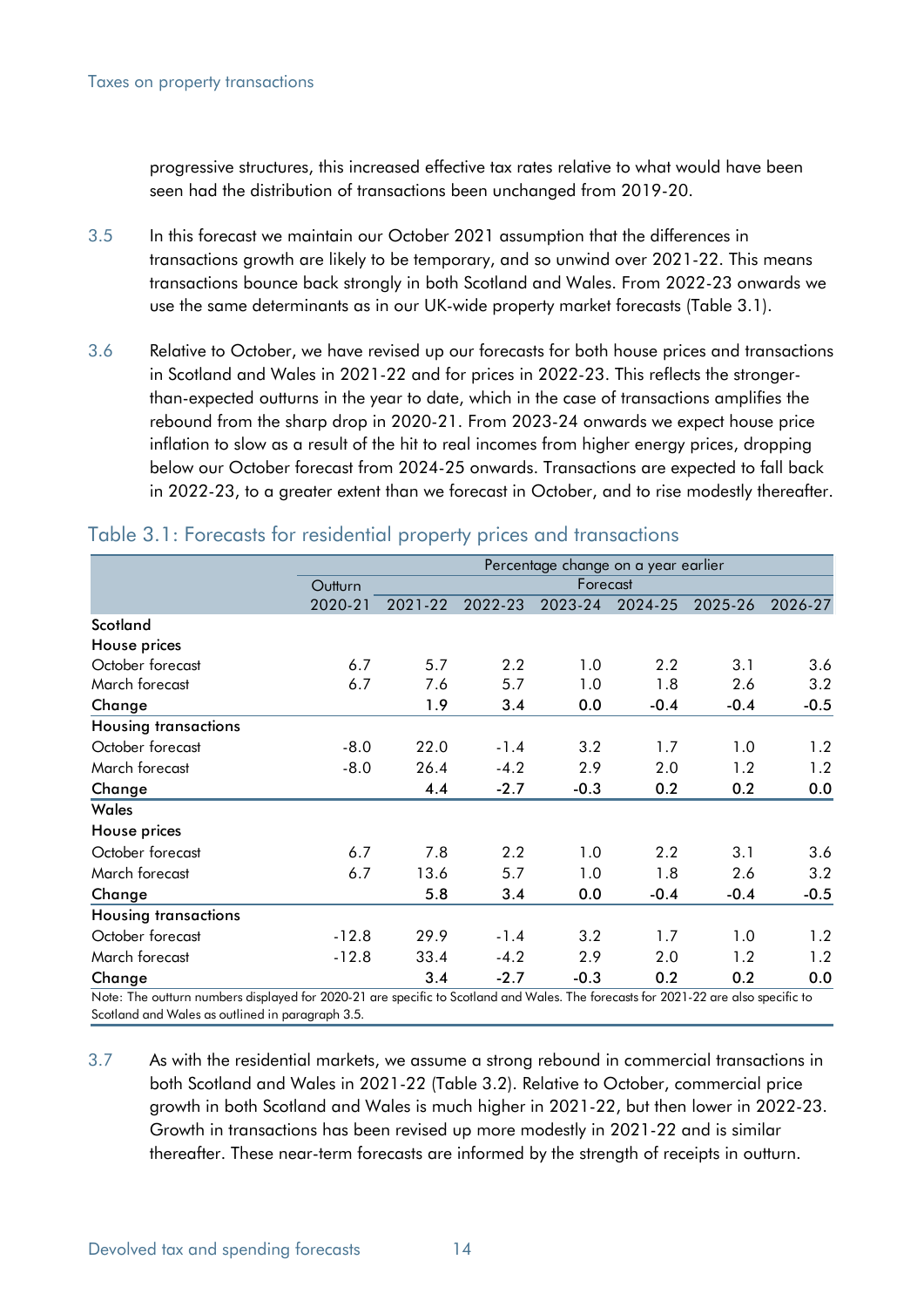|                                |         |         |         | Percentage change on a year earlier |         |         |         |
|--------------------------------|---------|---------|---------|-------------------------------------|---------|---------|---------|
|                                | Outturn |         |         | Forecast                            |         |         |         |
|                                | 2020-21 | 2021-22 | 2022-23 | 2023-24                             | 2024-25 | 2025-26 | 2026-27 |
| Scotland                       |         |         |         |                                     |         |         |         |
| Commercial prices              |         |         |         |                                     |         |         |         |
| October forecast               | $-9.7$  | 2.3     | 2.2     | 2.2                                 | 1.9     | 2.0     | 2.1     |
| March forecast                 | $-9.7$  | 11.3    | $-0.7$  | 2.4                                 | 1.8     | 1.9     | 2.0     |
| Change                         |         | 9.0     | $-2.8$  | 0.2                                 | 0.0     | $-0.1$  | 0.0     |
| <b>Commercial transactions</b> |         |         |         |                                     |         |         |         |
| October forecast               | $-13.6$ | 16.7    | $-1.0$  | 1.7                                 | 1.4     | 1.6     | 1.7     |
| March forecast                 | $-13.6$ | 20.3    | $-1.1$  | 2.1                                 | 1.7     | 1.7     | 1.7     |
| Change                         |         | 3.6     | $-0.1$  | 0.4                                 | 0.3     | 0.0     | 0.0     |
| Wales                          |         |         |         |                                     |         |         |         |
| <b>Commercial prices</b>       |         |         |         |                                     |         |         |         |
| October forecast               | 3.0     | 2.3     | 2.2     | 2.2                                 | 1.9     | 2.0     | 2.1     |
| March forecast                 | 3.0     | 11.3    | $-0.7$  | 2.4                                 | 1.8     | 1.9     | 2.0     |
| Change                         |         | 9.0     | $-2.8$  | 0.2                                 | 0.0     | $-0.1$  | 0.0     |
| <b>Commercial transactions</b> |         |         |         |                                     |         |         |         |
| October forecast               | $-8.7$  | 10.4    | $-1.0$  | 1.7                                 | 1.4     | 1.6     | 1.7     |
| March forecast                 | $-8.7$  | 13.9    | $-1.1$  | 2.1                                 | 1.7     | 1.7     | 1.7     |
| Change                         |         | 3.5     | $-0.1$  | 0.4                                 | 0.3     | 0.0     | 0.0     |

## Table 3.2: Forecasts for commercial property prices and transactions

Scotland and Wales. The forecasts for 2021-22 are also specific to Scotland and Wales as outlined in paragraph 3.5.

# **Land and buildings transaction tax**

## Latest LBTT outturn data

3.8 Total LBTT receipts continue to rebound strongly. In the first half of 2021-22 they were over double the level recorded in the lockdown-depressed first half of 2020-21 and were up 23 per cent relative to 2019-20 (Chart 3.1). This strength has continued into the second half of the year, reflecting the continued momentum in both the residential and commercial markets. This leaves receipts in 2021-22 up £187 million (30 per cent) relative to 2019-20 and up £269 million (52 per cent) relative to 2020-21.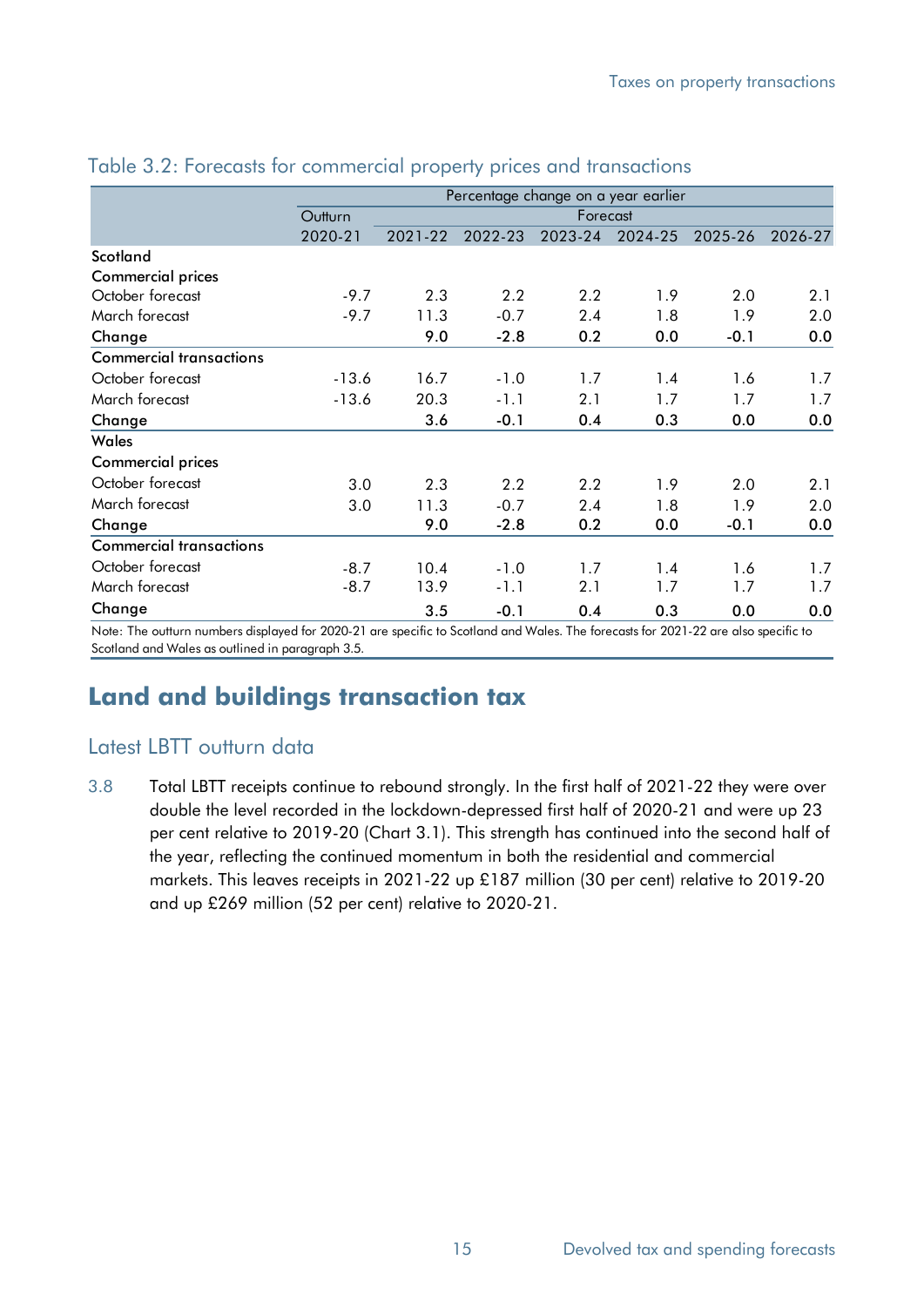

## Chart 3.1: Cumulative monthly LBTT receipts: 2019-20 to 2021-22

## LBTT forecast

3.9 Table 3.3 sets out our latest LBTT forecast compared to October. Receipts growth slows in 2022-23 as we assume the composition of transactions will revert to a less tax-rich prepandemic pattern. Even so, receipts have been revised up by £72 million (9 per cent) a year on average across the period. This reflects a stronger outlook for both residential main rates and commercial receipts. We describe each element of the forecast next.

## Table 3.3: Land and buildings transaction tax forecast

|                                         |         |         |         | £ million |         |         |         |
|-----------------------------------------|---------|---------|---------|-----------|---------|---------|---------|
|                                         | Outturn |         |         | Forecast  |         |         |         |
|                                         | 2020-21 | 2021-22 | 2022-23 | 2023-24   | 2024-25 | 2025-26 | 2026-27 |
| <b>Total LBTT</b>                       |         |         |         |           |         |         |         |
| October forecast                        | 517     | 731     | 773     | 811       | 849     | 895     | 949     |
| March forecast                          | 517     | 786     | 836     | 882       | 925     | 976     | 1038    |
| Change                                  |         | 55      | 63      | 71        | 76      | 81      | 88      |
| <b>Residential LBTT (excluding ADS)</b> |         |         |         |           |         |         |         |
| October forecast                        | 260     | 404     | 438     | 459       | 485     | 518     | 557     |
| March forecast                          | 260     | 418     | 470     | 494       | 523     | 559     | 604     |
| Change                                  |         | 14      | 31      | 35        | 38      | 41      | 47      |
| Additional dwellings supplement (ADS)   |         |         |         |           |         |         |         |
| October forecast                        | 115     | 137     | 143     | 152       | 156     | 161     | 167     |
| March forecast                          | 115     | 135     | 138     | 148       | 153     | 158     | 164     |
| Change                                  |         | -3      | -5      | -4        | -4      | -4      | $-3$    |
| <b>Commercial LBTT</b>                  |         |         |         |           |         |         |         |
| October forecast                        | 143     | 189     | 192     | 200       | 208     | 216     | 225     |
| March forecast                          | 143     | 233     | 229     | 240       | 250     | 259     | 270     |
| Change                                  |         | 44      | 37      | 40        | 42      | 43      | 45      |
|                                         |         |         |         |           |         |         |         |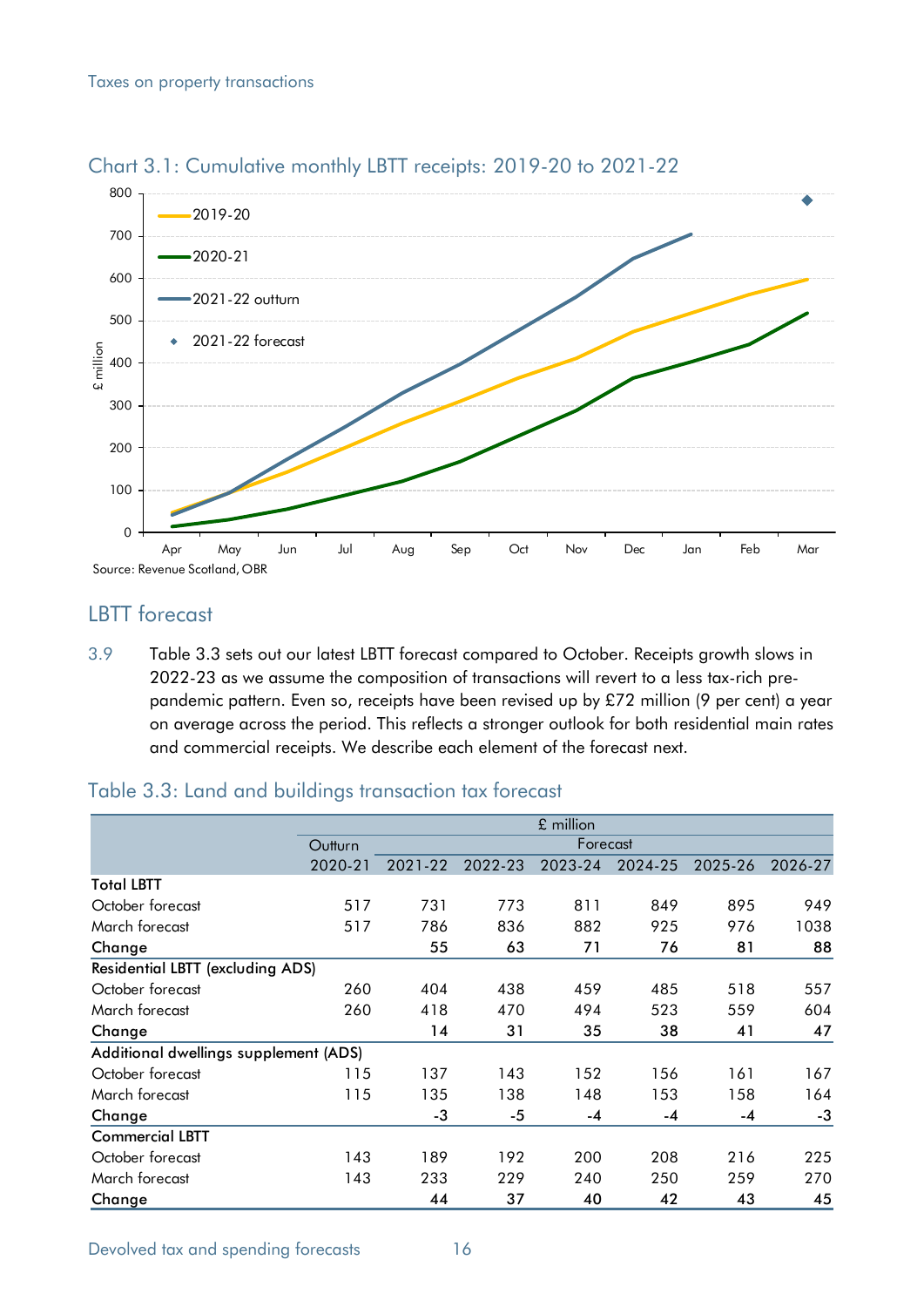## Residential LBTT forecast

 offsets a weaker outlook for transactions from 2022-23 onwards, with the effect diminishing 3.10 Table 3.4 shows the sources of revision to our residential LBTT forecast since October. Receipts have been revised up in each year of the forecast, by an average of £31 million a year (5 per cent). This largely reflects upward revisions to house prices, which more than slightly from 2024-25 as the upward revision to prices diminishes. Stronger outturn data and modelling adjustments provide an additional medium-term boost relative to October.

|                            |         |             |         | £ million |         |         |         |
|----------------------------|---------|-------------|---------|-----------|---------|---------|---------|
|                            | Outturn |             |         | Forecast  |         |         |         |
|                            | 2020-21 | $2021 - 22$ | 2022-23 | 2023-24   | 2024-25 | 2025-26 | 2026-27 |
| October forecast           | 375     | 542         | 581     | 611       | 641     | 679     | 724     |
| March forecast             | 375     | 553         | 608     | 641       | 675     | 716     | 767     |
| Change                     |         | 11          | 26      | 31        | 34      | 38      | 43      |
| of which:                  |         |             |         |           |         |         |         |
| Price changes              |         | 9           | 50      | 52        | 49      | 46      | 43      |
| <b>Transaction changes</b> |         | 10          | $-20$   | $-21$     | $-20$   | $-21$   | $-22$   |
| Outturn data and modelling |         | -8          | $-4$    | $\Omega$  | 5       | 12      | 23      |

## Table 3.4: Changes to the residential LBTT forecast since October `

## Commercial LBTT forecast

3.11 Table 3.5 sets out the changes to our commercial LBTT forecast since October. Receipts have been revised up in each year. Modest upward revisions to both prices and transactions have lifted receipts, but by far the largest contribution to the upward revision to receipts comes from aligning our forecast to stronger-than-expected in-year receipts data.

## Table 3.5: Changes to the commercial LBTT forecast since October

|                            |         |             |         | £ million |          |         |         |
|----------------------------|---------|-------------|---------|-----------|----------|---------|---------|
|                            | Outturn |             |         |           | Forecast |         |         |
|                            | 2020-21 | $2021 - 22$ | 2022-23 | 2023-24   | 2024-25  | 2025-26 | 2026-27 |
| October forecast           | 143     | 189         | 192     | 200       | 208      | 216     | 225     |
| March forecast             | 143     | 233         | 229     | 240       | 250      | 259     | 270     |
| Change                     |         | 44          | 37      | 40        | 42       | 43      | 45      |
| of which:                  |         |             |         |           |          |         |         |
| Price changes              |         | 9           | 3       | 3         | 3        | 3       | 3       |
| <b>Transaction changes</b> |         | 4           | 3       | 4         | 5        | 5       | 5       |
| Outturn data and modelling |         | 31          | 31      | 33        | 34       | 35      | 37      |
|                            |         |             |         |           |          |         |         |

## Comparison with the Scottish Fiscal Commission's latest forecast

3.12 Table 3.6 compares the SFC's latest forecast, published in December, to ours. We both forecast using the same models, so differences between our respective forecasts largely relate to our different assumptions about property markets and differences in the latest data available at the time of each forecast. Overall, our forecast exceeds the SFC's by an average of £89 million a year, with LBTT receipts £114 million higher by 2026-27. This difference is largely in respect of residential main rates receipts, which arises from house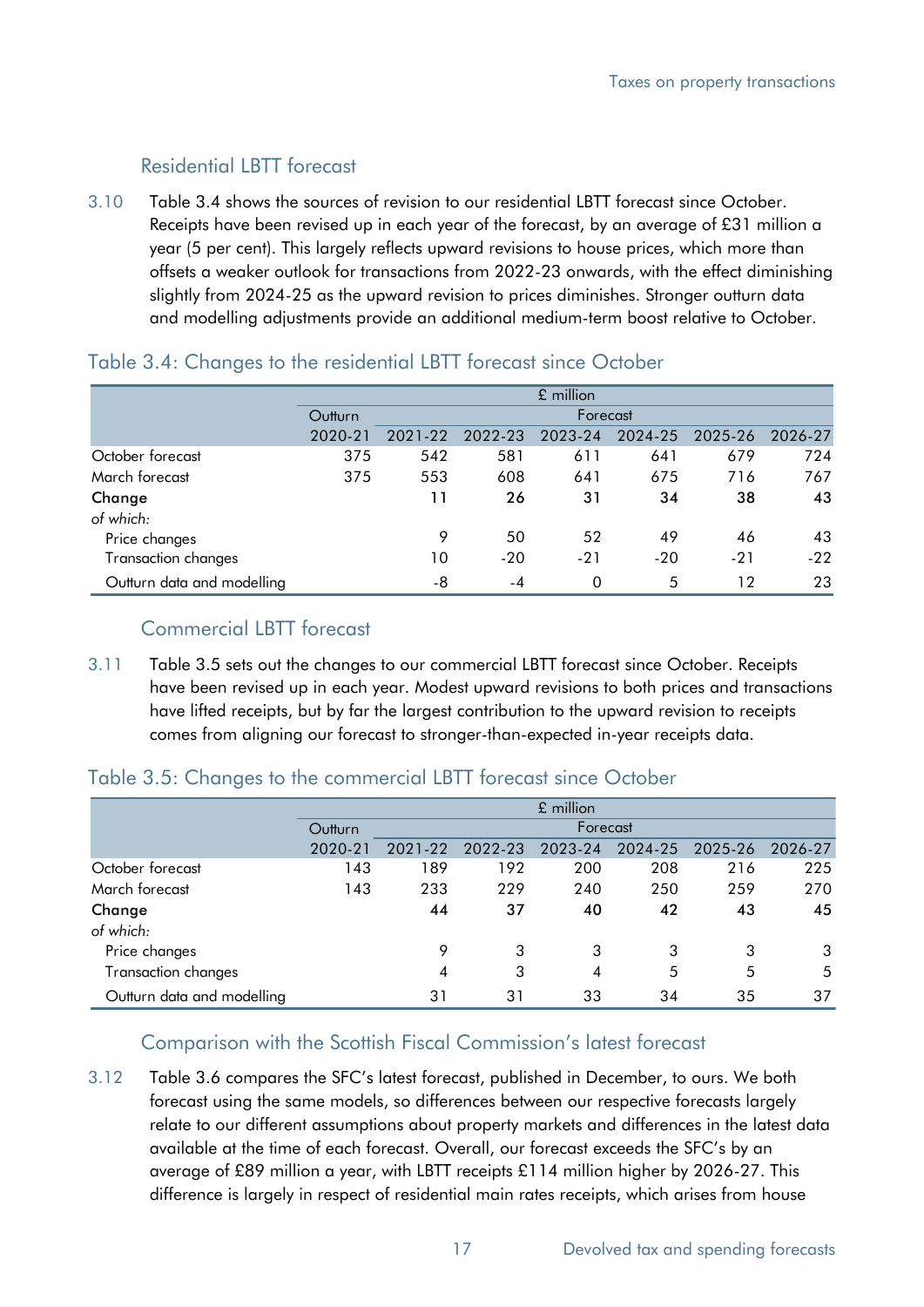prices in 2021-22 continuing to grow more strongly than expected, the effects of which diminish in subsequent years, and our stronger outlook for transactions growth. Differences in our forecasts for the additional dwellings supplement and commercial receipts are considerably smaller, and largely reflect access to slightly more recent data.

|                                         |         |         |              | £ million |         |         |         |
|-----------------------------------------|---------|---------|--------------|-----------|---------|---------|---------|
|                                         | Outturn |         |              | Forecast  |         |         |         |
|                                         | 2020-21 | 2021-22 | 2022-23      | 2023-24   | 2024-25 | 2025-26 | 2026-27 |
| <b>Total LBTT</b>                       |         |         |              |           |         |         |         |
| SFC December 2021                       | 517     | 720     | 749          | 796       | 839     | 881     | 924     |
| OBR March 2022                          | 517     | 786     | 836          | 882       | 925     | 976     | 1038    |
| <b>Difference</b>                       |         | 66      | 87           | 85        | 86      | 95      | 114     |
| <b>Residential LBTT (excluding ADS)</b> |         |         |              |           |         |         |         |
| SFC December 2021                       | 260     | 380     | 390          | 420       | 451     | 480     | 510     |
| OBR March 2022                          | 260     | 418     | 470          | 494       | 523     | 559     | 604     |
| <b>Difference</b>                       |         | 38      | 80           | 73        | 72      | 79      | 94      |
| Additional dwellings supplement (ADS)   |         |         |              |           |         |         |         |
| SFC December 2021                       | 115     | 125     | 133          | 141       | 145     | 148     | 152     |
| OBR March 2022                          | 115     | 135     | 138          | 148       | 153     | 158     | 164     |
| <b>Difference</b>                       |         | 9       | 5            | 7         | 8       | 9       | 12      |
| <b>Commercial LBTT</b>                  |         |         |              |           |         |         |         |
| SFC December 2021                       | 143     | 215     | 226          | 235       | 243     | 253     | 262     |
| OBR March 2022                          | 143     | 233     | 229          | 240       | 250     | 259     | 270     |
| <b>Difference</b>                       |         | 19      | $\mathbf{2}$ | 5         | 6       | 7       | 8       |
|                                         |         |         |              |           |         |         |         |

#### Table 3.6: Comparison between Scottish Fiscal Commission and OBR forecasts

# **Land transaction tax forecast**

## Latest LTT outturn data

 more than twice as high as at the same point in 2020-21 and £138 million (70 per cent) 3.13 LTT receipts in the first half of 2020-21 were depressed by lockdowns but recovered in later months, supported by a shift towards higher-value transactions. This momentum was carried into 2021-22, with receipts in the ten months to January totalling £334 million, higher than at the same point in 2019-20 (Chart 3.2). Given the continued strength in house prices and transactions, we expect total receipts in 2021-22 to exceed outturns in each of the preceding two years by significant margins.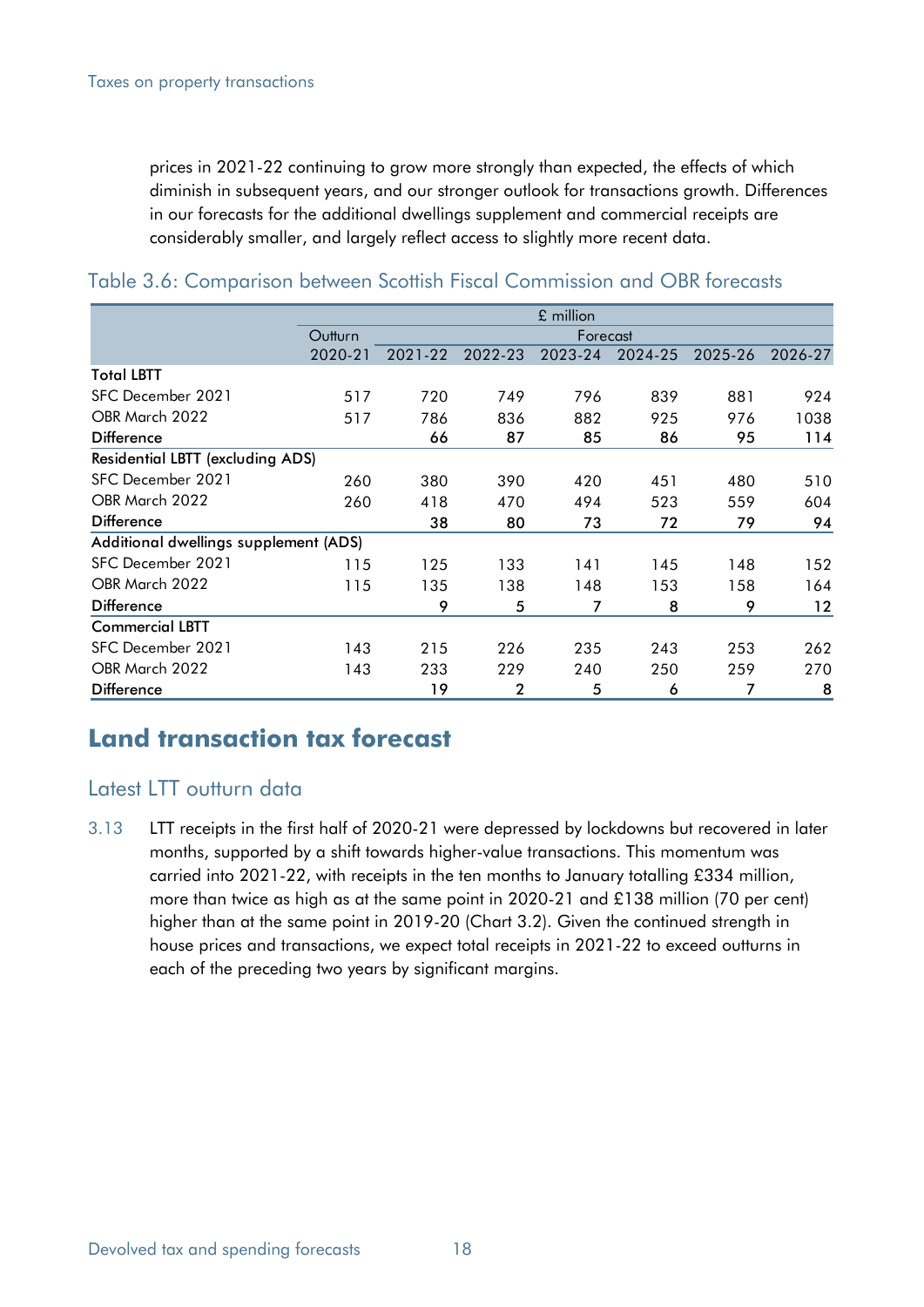

## Chart 3.2: Cumulative monthly LTT receipts: 2019-20 to 2021-22

Note: The monthly receipts shown above do not include the transfer of the Core Valley Lines (CVL) rail network into public ownership. The WRA records this as an untypically large transaction, which adds £28 million to total LTT receipts in 2019-20. An additional £2 million of receipts from transactions with restricted detail are also not included in the 2019-20 figure. Source: WRA, OBR

## Latest forecast

3.14 Table 3.7 sets out our latest forecast for LTT and its components. Relative to October, overall receipts are up in every year, by an average of £77 million (21 per cent) a year, reflecting the upward revisions to both residential main rates and commercial LTT.

|                                               |         |         |         | £ million |         |         |         |
|-----------------------------------------------|---------|---------|---------|-----------|---------|---------|---------|
|                                               | Outturn |         |         | Forecast  |         |         |         |
|                                               | 2020-21 | 2021-22 | 2022-23 | 2023-24   | 2024-25 | 2025-26 | 2026-27 |
| <b>Total LTT</b>                              |         |         |         |           |         |         |         |
| October forecast                              | 212     | 324     | 337     | 353       | 373     | 400     | 430     |
| March forecast                                | 212     | 390     | 412     | 431       | 453     | 482     | 514     |
| Change                                        |         | 66      | 74      | 78        | 80      | 82      | 84      |
| Residential (excluding additional properties) |         |         |         |           |         |         |         |
| October forecast                              | 89      | 149     | 172     | 182       | 195     | 214     | 236     |
| March forecast                                | 89      | 179     | 214     | 226       | 239     | 259     | 282     |
| Change                                        |         | 29      | 41      | 43        | 44      | 45      | 46      |
| <b>Additional properties</b>                  |         |         |         |           |         |         |         |
| October forecast                              | 66      | 84      | 83      | 85        | 88      | 92      | 97      |
| March forecast                                | 66      | 89      | 89      | 91        | 94      | 98      | 102     |
| Change                                        |         | 5       | 6       | 6         | 6       | 6       | 6       |
| Commercial                                    |         |         |         |           |         |         |         |
| October forecast                              | 58      | 91      | 82      | 86        | 89      | 93      | 97      |
| March forecast                                | 58      | 123     | 109     | 115       | 119     | 124     | 130     |
| Change                                        |         | 32      | 27      | 29        | 30      | 31      | 33      |

## Table 3.7: Land transaction tax forecast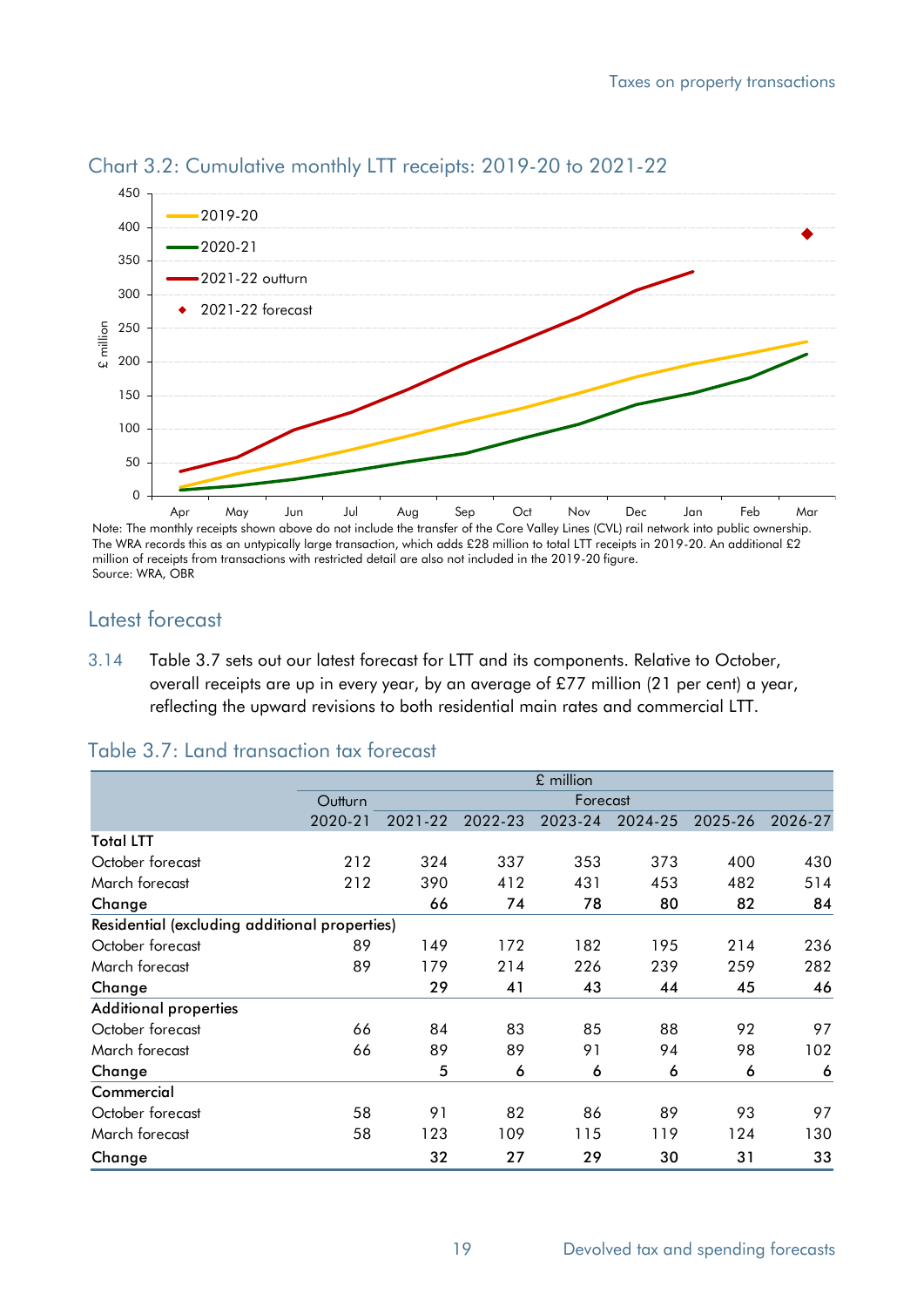#### Residential LTT forecast

3.15 Table 3.8 sets out the changes in our residential LTT forecasts since October. The upward revision in each year is driven by higher house prices, which boost receipts by an average of £47 million a year. Our expectation of a stronger rebound in transactions this year adds to receipts in 2021-22, but the level of transactions is little changed thereafter.

|                            |         | $£$ million |         |          |          |         |               |  |  |  |
|----------------------------|---------|-------------|---------|----------|----------|---------|---------------|--|--|--|
|                            | Outturn |             |         | Forecast |          |         |               |  |  |  |
|                            | 2020-21 | 2021-22     | 2022-23 | 2023-24  | 2024-25  | 2025-26 | 2026-27       |  |  |  |
| October forecast           | 154     | 233         | 255     | 267      | 283      | 307     | 333           |  |  |  |
| March forecast             | 154     | 267         | 303     | 316      | 333      | 357     | 384           |  |  |  |
| Change                     |         | 34          | 47      | 49       | 50       | 51      | 51            |  |  |  |
| of which:                  |         |             |         |          |          |         |               |  |  |  |
| Price changes              |         | 26          | 47      | 49       | 49       | 49      | 50            |  |  |  |
| <b>Transaction changes</b> |         | 6           | - 1     | $-1$     | $\Omega$ | 0       | $\Omega$      |  |  |  |
| Outturn data and modelling |         |             |         |          |          |         | $\mathcal{P}$ |  |  |  |

## Table 3.8: Changes in residential LTT since October `

## Commercial LTT forecast

3.16 Table 3.9 shows changes in our commercial LTT forecast relative to October. Receipts in 2021-22 have been revised up by £32 million (35 per cent), reflecting strength in outturn receipts and commercial prices. Receipts from 2022-23 onwards have been revised up by an average of £30 million a year, largely thanks to assuming the strength in outturn will persist, alongside higher prices and slightly higher transactions. Commercial LTT receipts can be volatile from year to year, so this forecast is particularly uncertain.

## Table 3.9: Changes in commercial LTT since October

|                            |         |         |         | £ million |         |         |         |
|----------------------------|---------|---------|---------|-----------|---------|---------|---------|
|                            | Outturn |         |         | Forecast  |         |         |         |
|                            | 2020-21 | 2021-22 | 2022-23 | 2023-24   | 2024-25 | 2025-26 | 2026-27 |
| October forecast           | 58      | 91      | 82      | 86        | 89      | 93      | 97      |
| March forecast             | 58      | 123     | 109     | 115       | 119     | 124     | 130     |
| Change                     |         | 32      | 27      | 29        | 30      | 31      | 33      |
| of which:                  |         |         |         |           |         |         |         |
| Price changes              |         | 11      | 6       |           |         |         | 8       |
| Transaction changes        |         | 3       | 2       | 3         | 3       | 3       | 4       |
| Outturn data and modelling |         | 18      | 18      | 19        | 20      | 20      | 21      |
|                            |         |         |         |           |         |         |         |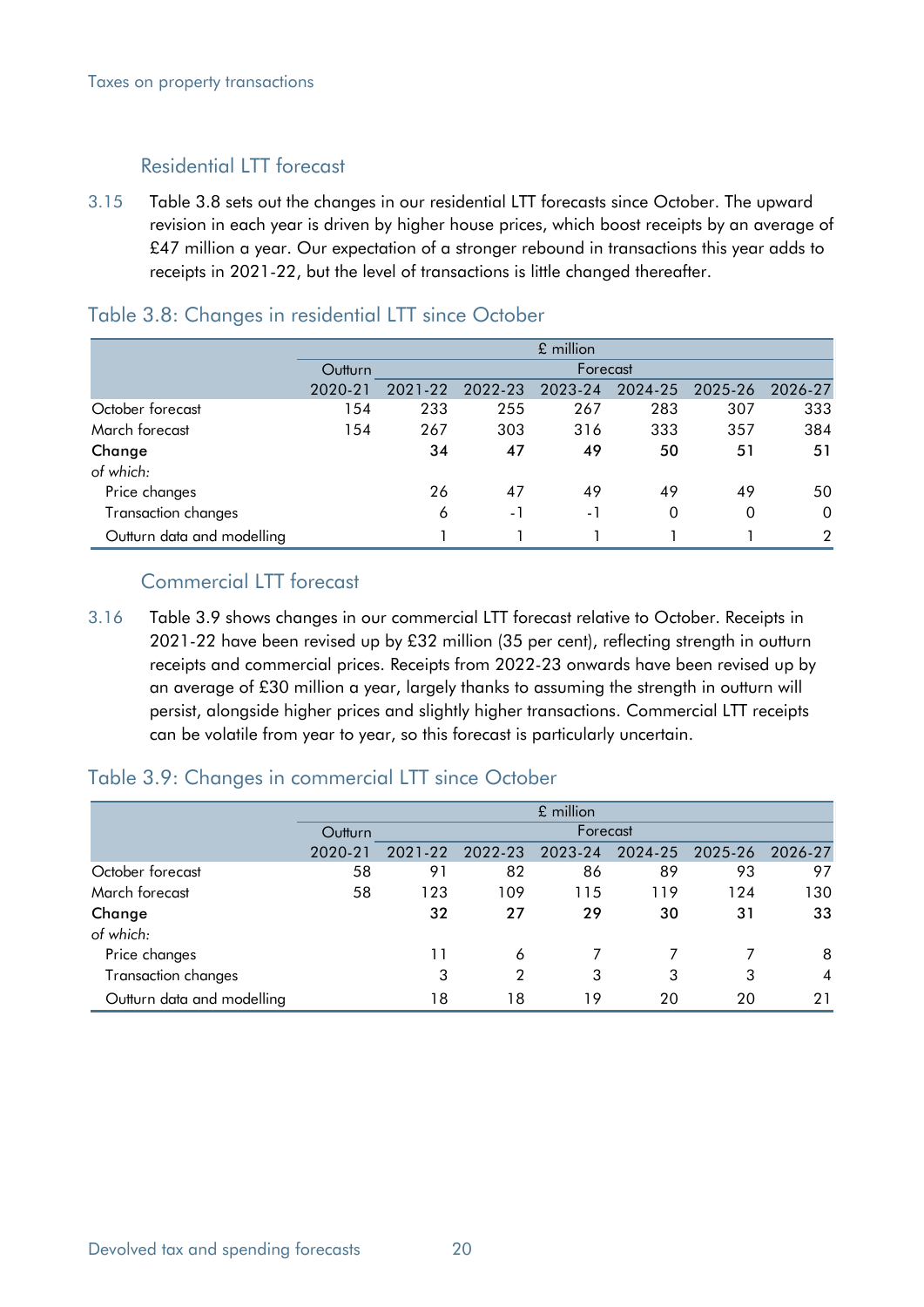## Box 3.1: Evaluating our forecasts for the devolved property taxes

Table A compares our March 2020 forecasts for Scottish LBTT and Welsh LTT receipts in 2020- 21 with the latest outturn data for each. Reflecting the pandemic-induced disruption to property markets in 2020-21, it shows that outturn fell short of our forecast in both cases, by 20.4 per cent for LBTT in Scotland and by 17.1 per cent for LTT in Wales.

 The £136 million shortfall relative to our overall LBTT forecast reflects shortfalls in each of the three individual LBTT markets:

- **Residential main rates** fell short of our forecast by £73 million (21.9 per cent) and account for just over half the overall shortfall. Of this, the majority (£39 million) relates to policy changes, namely the LBTT holiday that was in effect for most of the year (from 15 July 2020 to 31 March 2021). Another £25 million relates to lower-than-expected growth in the value of property transactions, which were hit hard in the initial lockdown. The remaining £9 million can be attributed to differences between the outturn distribution of transactions and the assumptions in our forecasting model.
- Higher rates on additional properties fell short by £24 million (17.1 per cent) and account for a sixth of the overall shortfall. This largely reflects shortfalls in the value of transactions (contributing £20 million to the shortfall). A further £4 million relates to similar distributional differences to those affecting residential main rates receipts.
- Commercial receipts were down £39 million (20.2 per cent) accounting for just over a quarter of the overall shortfall. Again, this largely reflects the pandemic and associated restrictions hitting the value of transactions.

The £44 million shortfall relative to our overall LTT forecast also reflects shortfalls in receipts from residential main rates and commercial properties, although in Wales receipts from additional residential properties actually exceeded our pre-pandemic forecast. Taking each in turn:

- Residential main rates fell short of our forecast by £37 million (29.7 per cent), but account for almost all the overall LTT shortfall. The LTT holiday that was in place for most of the year and other policy measures reduced receipts by £33 million, while the pandemic-induced drop in the value of property transactions lowered receipts by £26 million. Partially offsetting these was a surplus of £23 million related to fiscal modelling, which reflects the stronger performance of higher-priced transactions relative to lowerpriced ones during 2020-21. That compositional change raised the effective tax rate paid due to the progressive structure of the LTT rates.
- Higher rates on additional properties outperformed our forecast by £3 million (4 per cent). Weakness in the value of property transactions lowered receipts, but this was more than offset by the combination of a £4 million upside surprise in fiscal modelling (due to the same compositional effects that boosted residential receipts) and the exclusion of additional rates on second homes and buy-to-let properties from the LTT holiday. This meant that all the tax paid on qualifying transactions was recorded as revenue from the higher rates during the holiday period, boosting receipts by £10 million.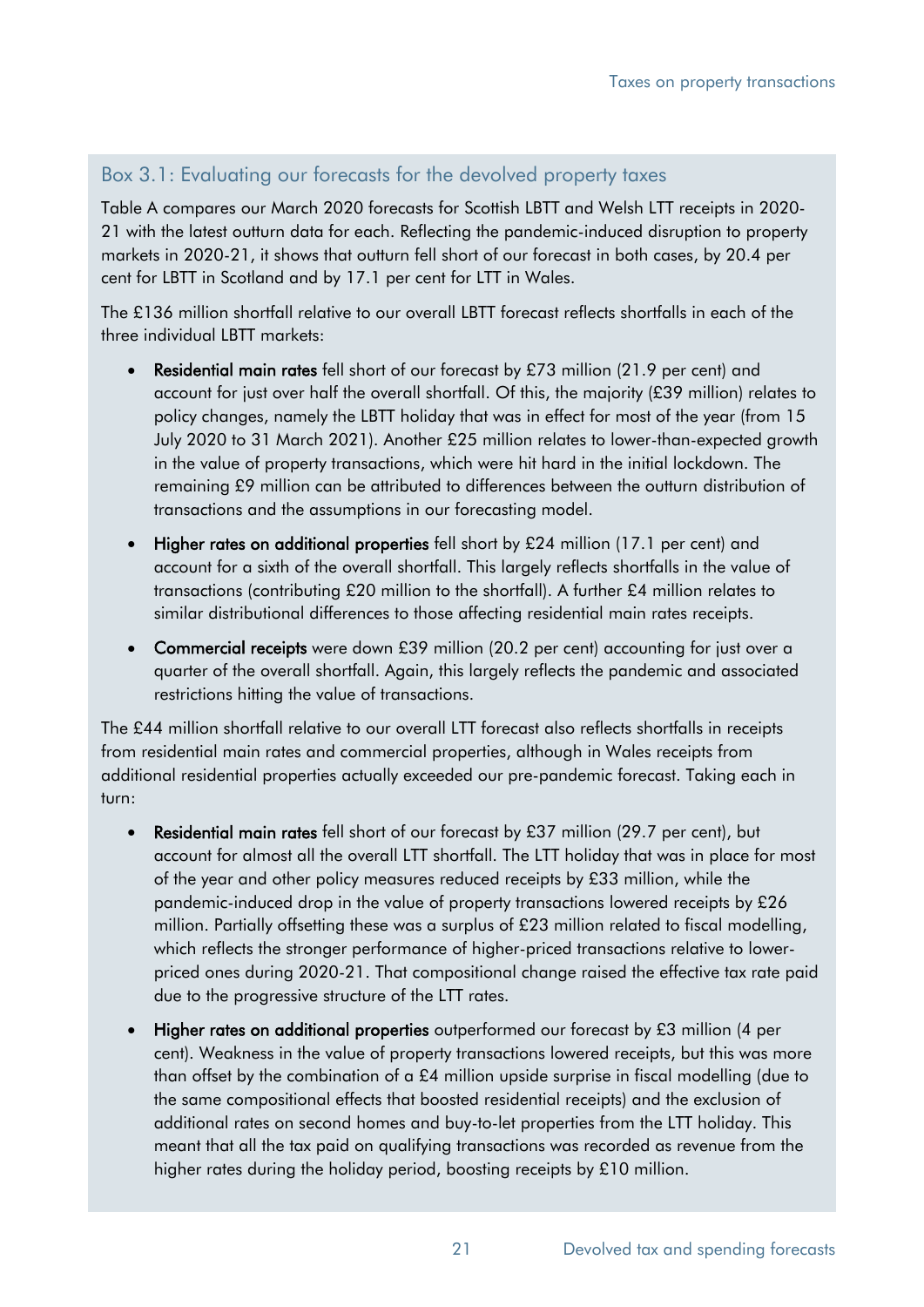• Commercial receipts were £9 million (13.7 per cent) lower than forecast. This is more than explained by fiscal modelling differences, which are likely to reflect differences between the outturn composition of transactions and the assumptions in our forecast model. The value of commercial transactions was actually a little higher than expected.

## Table A: Devolved property taxes in 2020-21: March 2020 forecast versus outturn

|                            |          |                |            | £ million                |                     |                   |
|----------------------------|----------|----------------|------------|--------------------------|---------------------|-------------------|
|                            | Forecast | <b>Outturn</b> | Difference |                          | of which:           |                   |
|                            |          |                |            | Economic<br>determinants | Fiscal<br>modelling | Policy<br>changes |
| <b>Total LBTT forecast</b> | 666      | 530            | $-136$     | $-83$                    | $-14$               | $-39$             |
| of which:                  |          |                |            |                          |                     |                   |
| Residential main rates     | 333      | 260            | $-73$      | $-25$                    | $-9$                | $-39$             |
| Higher rates               | 139      | 115            | $-24$      | $-20$                    | $-4$                | $\Omega$          |
| Commercial                 | 194      | 155            | $-39$      | $-39$                    | $-1$                | $\Omega$          |
| <b>Total LTT forecast</b>  | 254      | 211            | $-44$      | $-36$                    | 16                  | $-24$             |
| of which:                  |          |                |            |                          |                     |                   |
| Residential main rates     | 124      | 87             | $-37$      | $-26$                    | 23                  | $-33$             |
| Higher rates               | 62       | 65             | 3          | $-12$                    | 4                   | 10                |
| Commercial                 | 68       | 58             | $-9$       | 3                        | $-12$               | $\Omega$          |
|                            |          |                |            |                          |                     |                   |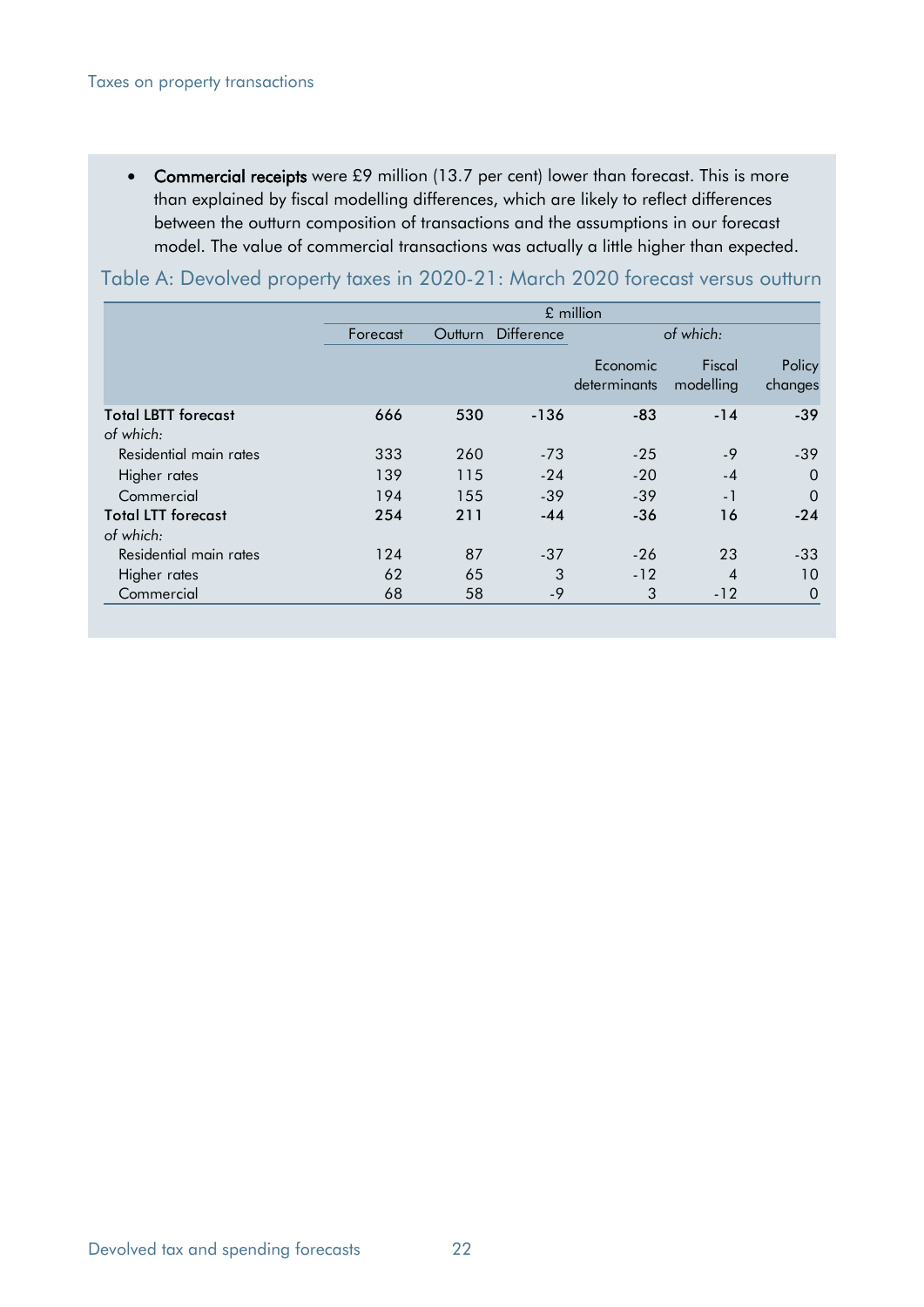# **4 Landfill taxes**

# **Introduction**

 4.1 Landfill tax is levied on all waste disposed of at a landfill site unless it is specifically exempt. Scottish landfill tax replaced the UK equivalent with effect from April 2015 while landfill disposals tax (LDT) came into effect in Wales from April 2018. The Scottish and Welsh Governments have so far matched the main rates set by the UK Government.<sup>1</sup>

# **Methodology**

- 4.2 Our forecasts are driven by the tax base (the amount of waste sent to landfill) and the effective tax rate that will be paid (largely driven by policy decisions on rates, but also by the composition of waste sent to landfill as there are three different rates).2 The volume of waste sent to landfill has been on a downward trend, both in absolute terms and relative to the size of the economy. Our forecast methodology involves three main steps:
	- establishing an in-year estimate drawing on the latest administrative data (and other relevant sources) to estimate the level of receipts in the current year in progress;
	- producing a **pre-measures forecast** using our forecast models, by multiplying the amount of liable waste sent to landfill (the tax base) by the relevant duty rate; and
	- generating a post-measures forecast by adding the effects of any **new policy measures.**
- 4.3 Both the Scottish and Welsh forecast models take account of alternatives to landfill, either explicitly (as with future additions to incineration capacity) or implicitly (through assumptions about trends in waste sent to landfill). We assume that the tax rates for Scottish landfill tax and Welsh LDT rise in line with RPI inflation in each year of the forecast, consistent with each Government's default indexation assumptions (and also the UK Government's).

# **Scottish landfill tax forecast**

4.4 Table 4.1 sets out our forecast for Scottish landfill tax receipts. The overall downward trend reflects increases in recycling and growth in alternative infrastructure such as incineration capacity. We have revised up receipts in 2021-22 by £14 million (13 per cent) relative to October, reflecting stronger-than-expected receipts in the first quarter of 2021-22. Receipts totalled £33 million in that quarter, rising from £26 million in the previous quarter and up

<sup>&</sup>lt;sup>1</sup> Other than the treatment of payments to respective communities funds in lieu of tax, the fiscal effects of which are small, landfill taxation is very similar across the UK.

<sup>&</sup>lt;sup>2</sup> More information on our landfill taxes forecasts is available in the 'forecasts in-depth' pages on our website.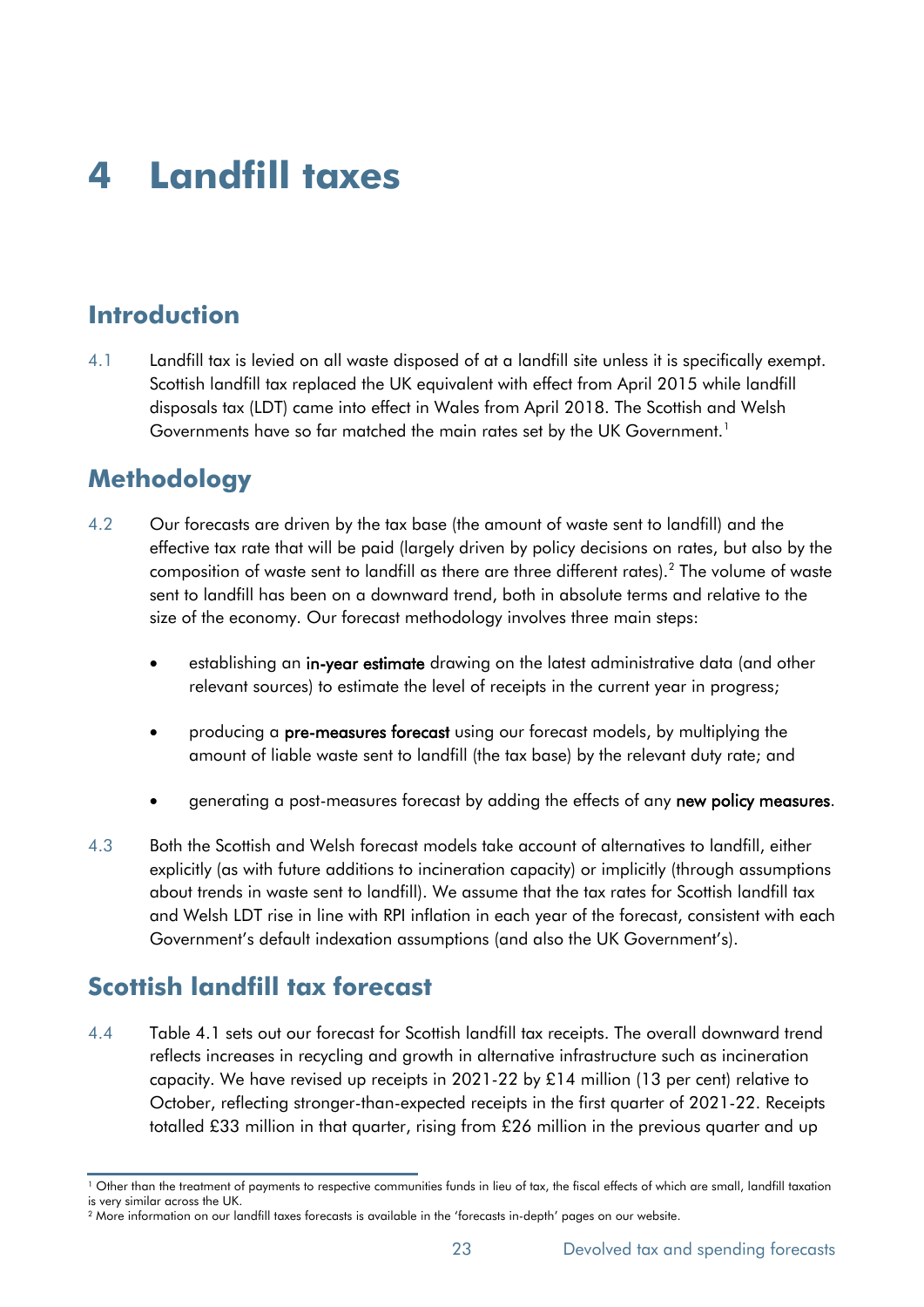76 per cent on the same period last year. We have assumed that this represents catch-up activity after receipts were depressed in 2020-21 and so the strength in receipts is not carried through to the rest of the forecast. The downward revision in the forecast from 2022-23 onwards is driven by increased incineration capacity.

4.5 The Scottish Government has legislated to ban biodegradable municipal waste (BMW) going to landfill from 31 December 2025. Based on our forecast for the composition of waste arising, we expect this to reduce Scottish receipts by £17 million in 2025-26 and by £71 million in 2026-27. We assume that the majority of this fall will reflect waste being diverted to England. The estimated effect of the ban is little changed from October.

#### Table 4.1: Scottish landfill tax forecast

|                     |         | £ million |                                                 |      |    |          |             |  |  |  |
|---------------------|---------|-----------|-------------------------------------------------|------|----|----------|-------------|--|--|--|
|                     | Outturn | Forecast  |                                                 |      |    |          |             |  |  |  |
|                     | 2020-21 |           | 2021-22 2022-23 2023-24 2024-25 2025-26 2026-27 |      |    |          |             |  |  |  |
| October forecast    | 106     | 109       | 107                                             | 90   | 93 | 77       | 18          |  |  |  |
| March forecast      | 107     | 123       | 101                                             | 83   | 85 | 70       | 18          |  |  |  |
| Change              |         | 14        | -6                                              | $-7$ | -8 | $-7$     | $\mathbf 0$ |  |  |  |
| of which:           |         |           |                                                 |      |    |          |             |  |  |  |
| Outturn data        |         | 13        | 0                                               | 0    | 0  | $\Omega$ | 0           |  |  |  |
| <b>Determinants</b> |         |           | -5                                              | -4   | -5 | -4       | 0           |  |  |  |
| Modelling and other |         | 0         | $-2$                                            | -4   |    | -3       | $\Omega$    |  |  |  |

# **Welsh landfill disposals tax forecast**

4.6 Table 4.2 presents our latest Welsh LDT forecast. Receipts in 2021-22 have been revised up by £6 million, £3 million of which relates to additional revenues in respect to landfill activity that took place in earlier years but is now expected to be brought to account in 2021-22. From 2022-23 onwards, the forecast has been revised up by £2 million a year relative to October as the remaining unexpected strength in outturn this year has been assumed to persist across the forecast period. This means receipts drop back in 2022-23 from their elevated level in 2021-22. There are indications that the underlying strength in receipts in 2021-22 – abstracting from the £3 million timing effect – relates to greater volumes of waste being sent to landfill after being rejected from recycling plants.

|         | £ million |         |          |         |         |                |  |  |  |  |
|---------|-----------|---------|----------|---------|---------|----------------|--|--|--|--|
| Outturn |           |         | Forecast |         |         |                |  |  |  |  |
| 2020-21 | 2021-22   | 2022-23 | 2023-24  | 2024-25 | 2025-26 | 2026-27        |  |  |  |  |
| 32      | 42        | 33      | 33       | 33      | 33      | 33             |  |  |  |  |
| 32      | 47        | 35      | 35       | 35      | 35      | 34             |  |  |  |  |
|         | 6         | 2       | 2        | 2       | 2       | $\overline{2}$ |  |  |  |  |
|         |           |         |          |         |         |                |  |  |  |  |
|         | 3         | 0       | 0        | 0       | 0       | $\Omega$       |  |  |  |  |
|         | 2         | っ       | 2        | っ       | っ       | $\mathcal{P}$  |  |  |  |  |
|         |           |         |          |         |         |                |  |  |  |  |

## Table 4.2: Welsh LDT forecast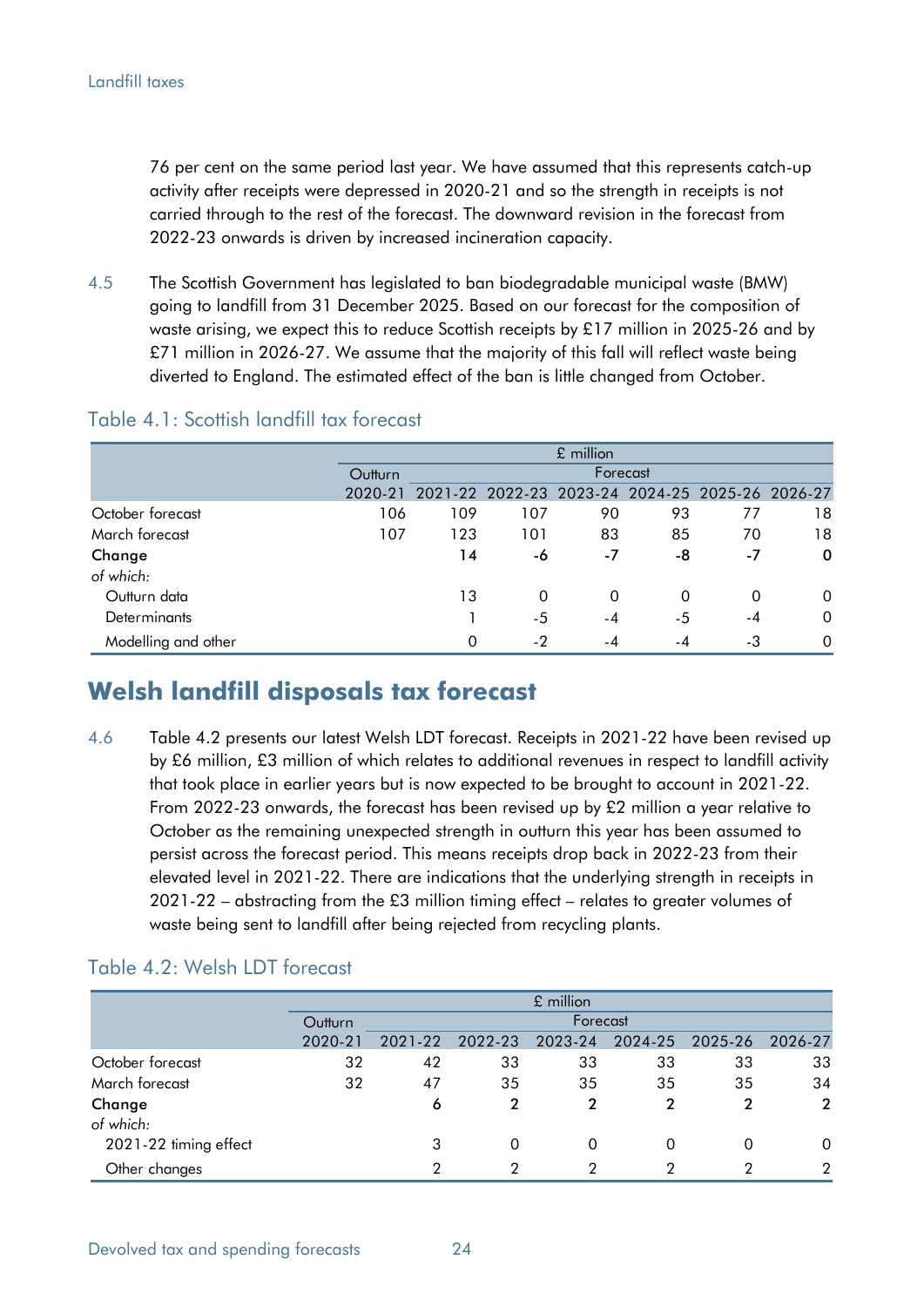## Box 4.1: Evaluating our forecasts for devolved landfill taxes

 landfill disposal tax fell by over 40 per cent in the first quarter of 2020-21 relative to that quarter Table A compares our March 2020 forecasts for landfill tax receipts in 2020-21 in Scotland and Wales to the latest outturn data. It shows that outturn fell short of forecast in both Scotland and Wales, by £9 million (8 per cent) and £2 million (6 per cent) respectively. Both of these differences are entirely attributed to fiscal modelling, mainly reflecting the impact of the pandemic in the first quarter of the fiscal year. Receipts for both Scottish landfill tax and Welsh in 2019-20, with both recovering by the second quarter (see Chart A).

## Table A: Devolved landfill taxes in 2020-21: March 2020 forecast versus outturn

|                        |          | £ million |                   |                          |                     |                   |  |  |  |
|------------------------|----------|-----------|-------------------|--------------------------|---------------------|-------------------|--|--|--|
|                        | Forecast | Outturn   | <b>Difference</b> | of which:                |                     |                   |  |  |  |
|                        |          |           |                   | Economic<br>determinants | Fiscal<br>modelling | Policy<br>changes |  |  |  |
| Scottish landfill tax  | 116      | 107       | -9                |                          | -9                  | O                 |  |  |  |
| Landfill disposals tax | 34       | 32        | $-2$              |                          | $-2$                | $\Omega$          |  |  |  |

## Chart A: Devolved landfill tax quarterly receipts: 2019-20 and 2020-21

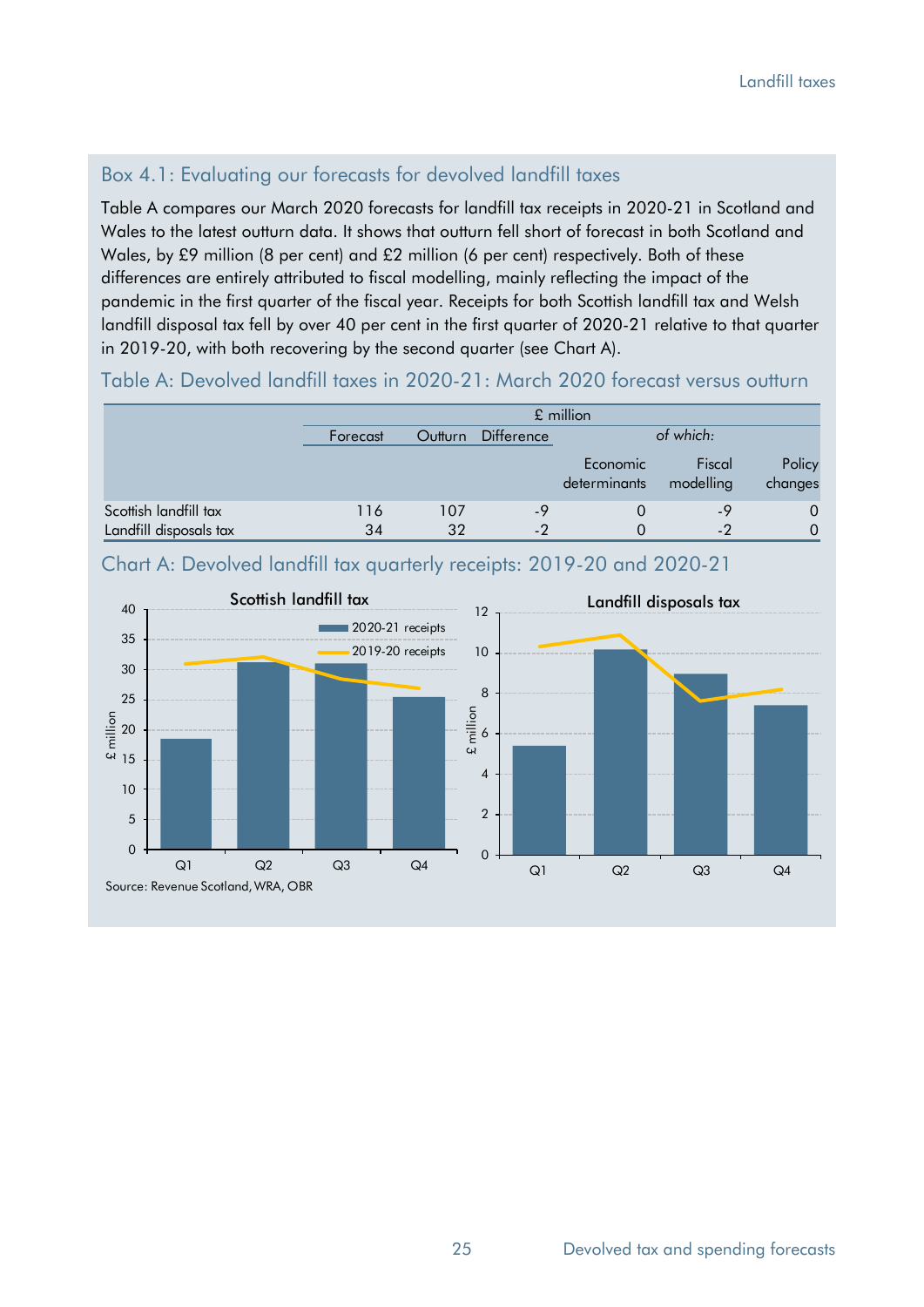Landfill taxes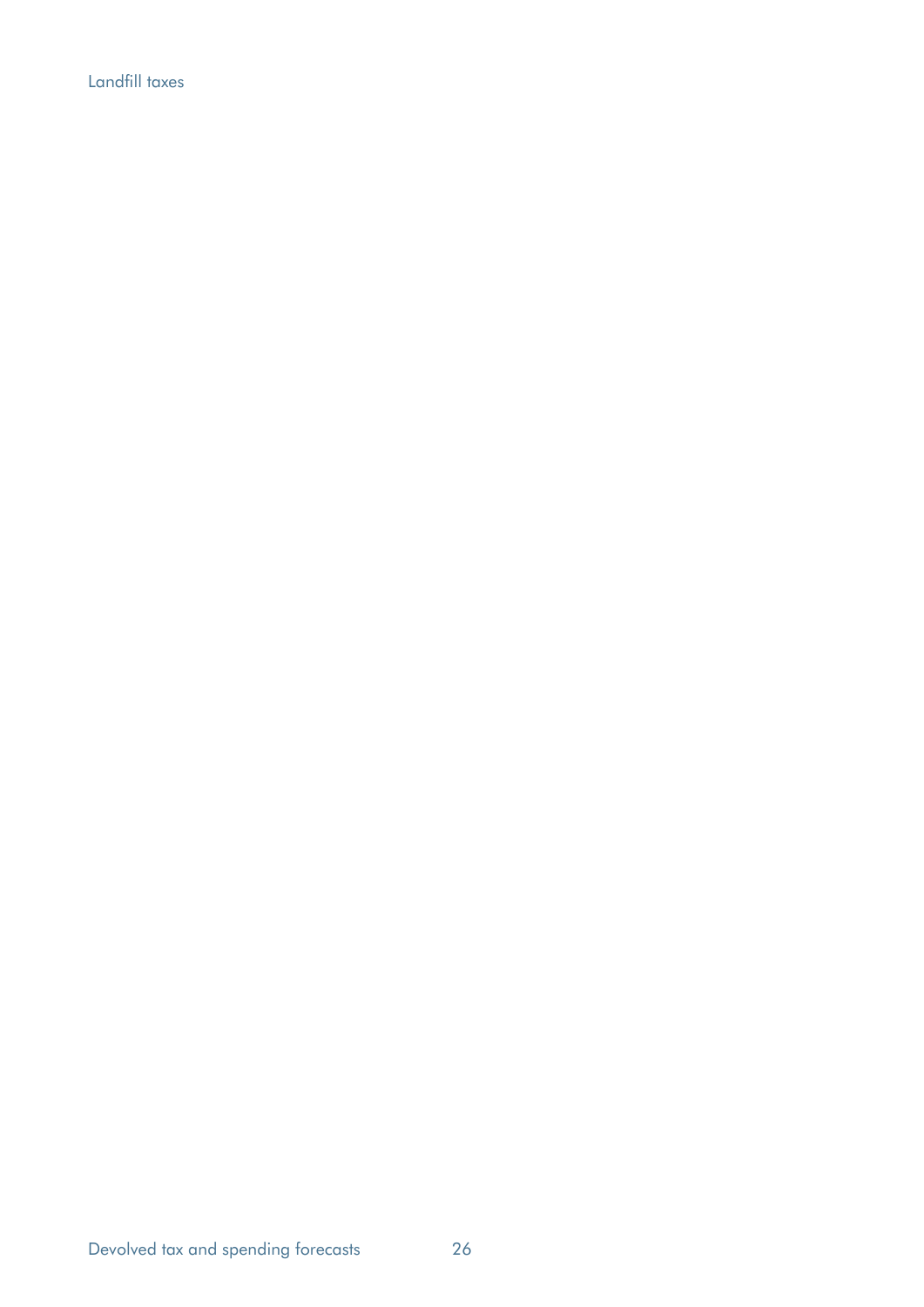# **A Illustrative forecasts for taxes not yet devolved**

A.1 In this annex we present illustrative forecasts for three taxes slated for devolution but yet to be devolved. The aggregates levy is due to be devolved to both Scotland and Wales, while air passenger duty and VAT assignment are only due to be devolved to Scotland.

# **Aggregates levy**

- A.2 The aggregates levy is a tax on the commercial exploitation of rock, sand and gravel. It is due from any business that quarries, dredges or imports these products. The UK Government has legislated to devolve the levy to Scotland and has committed to keeping devolution to Wales under review. Devolution was initially held up by litigation, which was concluded in February 2019. The levy was subsequently reviewed, with results published in July 2020. 1 The Government confirmed its commitment to devolution to Scotland, but no date has been set for that to take effect, so we continue to present illustrative forecasts.
- A.3 We use the average of the most recent estimated Scottish and Welsh shares of UK-wide aggregates levy receipts produced by the ONS, the Scottish Government and HMRC. These all relate to 2018-19.<sup>2</sup> As Table A.1 shows, we have revised up revenue in Scotland and Wales modestly thanks to small upward revisions to UK-wide receipts.

|                    |         |         | £ million |         |                |         |
|--------------------|---------|---------|-----------|---------|----------------|---------|
|                    |         |         | Forecast  |         |                |         |
|                    | 2021-22 | 2022-23 | 2023-24   | 2024-25 | 2025-26        | 2026-27 |
| <b>UK</b> forecast |         |         |           |         |                |         |
| October 2021       | 402     | 421     | 445       | 464     | 484            | 506     |
| <b>March 2022</b>  | 400     | 421     | 453       | 474     | 494            | 516     |
| Change             | $-2$    |         | 8         | 10      | 10             | 10      |
| Scottish forecast  |         |         |           |         |                |         |
| October 2021       | 61      | 64      | 68        | 71      | 74             | 77      |
| <b>March 2022</b>  | 61      | 64      | 69        | 72      | 75             | 79      |
| Change             | 0       | 0       |           | 2       | $\overline{2}$ |         |
| Welsh forecast     |         |         |           |         |                |         |
| October 2021       | 29      | 30      | 32        | 34      | 35             | 37      |
| March 2022         | 29      | 31      | 33        | 34      | 36             | 37      |
| Change             | 0       | 0       |           |         |                |         |

#### Table A.1: Aggregates levy illustrative forecasts

<sup>&</sup>lt;sup>1</sup> HM Treasury, Review of the Aggregates Levy: summary of responses to the discussion paper and government next steps, July 2020.<br><sup>2</sup> For the Scottish share we use the average of all three estimates: from the ONS Country cent), the Scottish Government's *Government Expenditure and Revenues Scotland* (15.4 per cent) and HMRC's *Disaggregation of HMRC tax receipts* (15.0 per cent). For the Welsh share we use the average of the ONS (7.3 per cent) and HMRC (7.2 per cent) estimates. All are based on aggregate tonnage estimates from the *UK Minerals Yearbook*, hence referring to 2018-19 rather than a more recent year*.*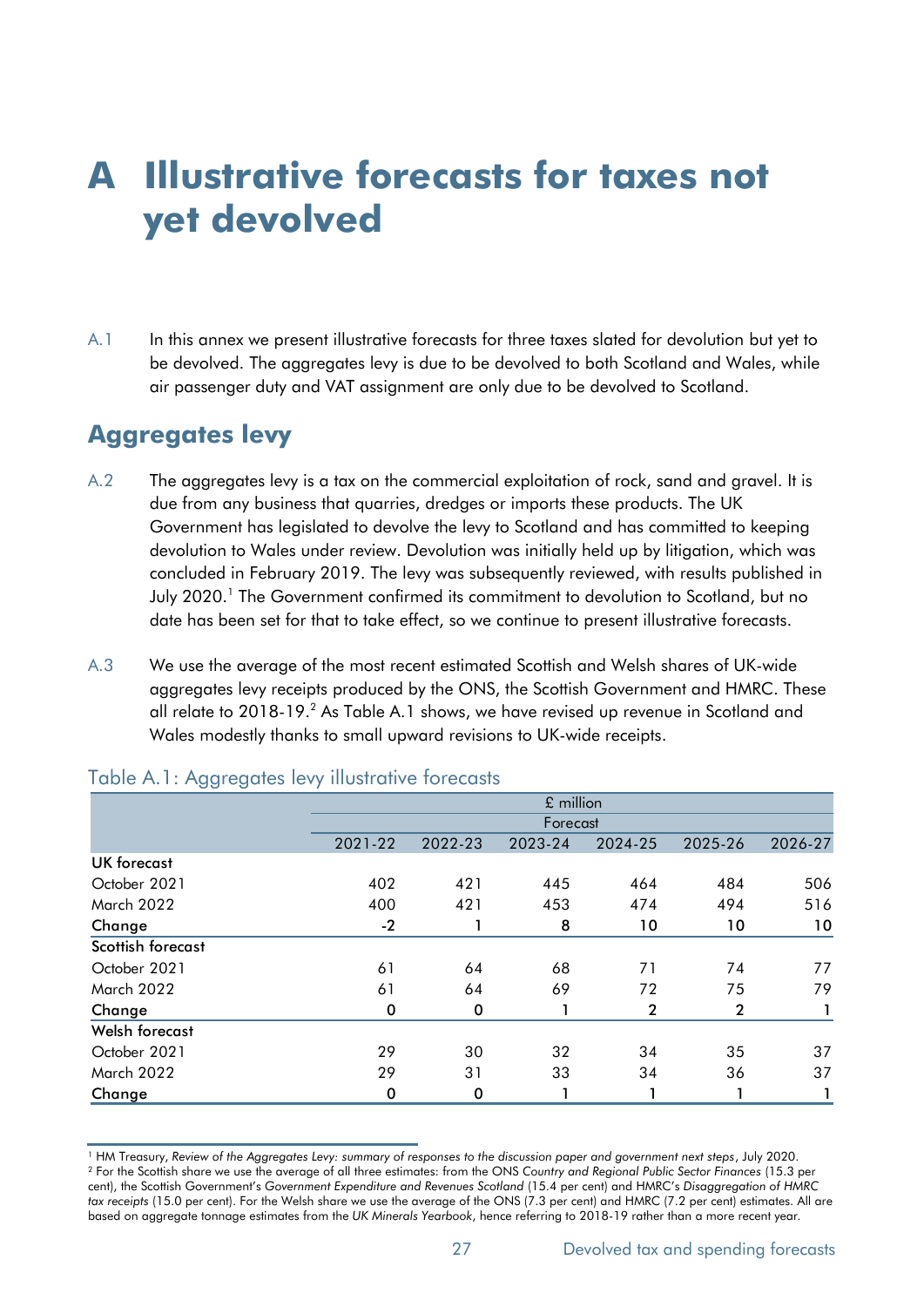# **Air passenger duty**

- A.4 Air passenger duty (APD) is an excise duty that applies to passengers on flights leaving UK airports. Many passengers, including children or those connecting between flights, are exempt. The tax paid is determined by the final destination and class of travel.<sup>3</sup> The Scotland Act 2016 includes provisions for the devolution of APD to Scotland. Our Scottish APD forecast is illustrative as the final timing of devolution has not been set.
- A.5 Our forecast is based on the average of the most recent estimated Scottish shares of total UK-wide APD receipts produced by the ONS, the Scottish Government and HMRC.<sup>4</sup> We have revised up our UK-wide forecast in each year since October, boosting our illustrative Scottish forecast (Table A.2). This reflects signs that the aviation industry is making a swifter recovery from pandemic-related disruption than we had previously assumed, which feeds through to higher passenger numbers in all years of the forecast.

|                    |         | £ million |         |         |         |         |  |  |  |  |  |  |  |
|--------------------|---------|-----------|---------|---------|---------|---------|--|--|--|--|--|--|--|
|                    |         | Forecast  |         |         |         |         |  |  |  |  |  |  |  |
|                    | 2021-22 | 2022-23   | 2023-24 | 2024-25 | 2025-26 | 2026-27 |  |  |  |  |  |  |  |
| <b>UK</b> forecast |         |           |         |         |         |         |  |  |  |  |  |  |  |
| October 2021       | 1093    | 2076      | 3207    | 4399    | 4515    | 4774    |  |  |  |  |  |  |  |
| March 2022         | 1298    | 2852      | 3610    | 4406    | 4585    | 4786    |  |  |  |  |  |  |  |
| Change             | 206     | 776       | 404     | 8       | 71      | 12      |  |  |  |  |  |  |  |
| Scottish forecast  |         |           |         |         |         |         |  |  |  |  |  |  |  |
| October 2021       | 105     | 199       | 308     | 422     | 433     | 458     |  |  |  |  |  |  |  |
| March 2022         | 125     | 274       | 347     | 423     | 440     | 459     |  |  |  |  |  |  |  |
| Change             | 20      | 74        | 39      |         |         |         |  |  |  |  |  |  |  |

## Table A.2: Air passenger duty illustrative forecast

# **VAT assignment**

- A.6 The Scotland Act 2016 makes provision for the first 10 percentage points of standard rate, and the first 2.5 percentage points of reduced rate, VAT receipts generated in Scotland to be assigned to the Scottish Government. VAT will continue to be collected by HMRC and the Scottish Government will not have the power to change the collection or administration of the VAT regime in Scotland, or to change VAT rates or the VAT base.
- A.7 The UK and Scottish Governments initially agreed to commence VAT assignment from 2019-20 but this was delayed. Due to the recent economic climate the Scottish Government has agreed with the Treasury to continue delaying the implementation of VAT assignment until the review of the Scottish Government's Fiscal Framework has been completed.<sup>5</sup> In its

<sup>&</sup>lt;sup>3</sup> Destinations fall into three bands based on distance from London. Band A applies to flights with a terminus less than 2,000 miles from London; Band B to flights with a terminus more than 2,000 miles but less than 5,500 miles from London; and Band C to flights with a terminus over 5,500 miles from London.

Revenues Scotland estimates 9.3 per cent; while HMRC's Disaggregation of HMRC tax receipts estimates 10.2 per cent. 4 The ONS *Country and Regional Public Sector Finances* estimates 9.4 per cent; the Scottish Government's *Government Expenditure and* 

<sup>&</sup>lt;sup>5</sup> Scottish Government, Scotland's Fiscal Outlook: The Scottish Government's Medium-Term Financial Strategy, January 2021.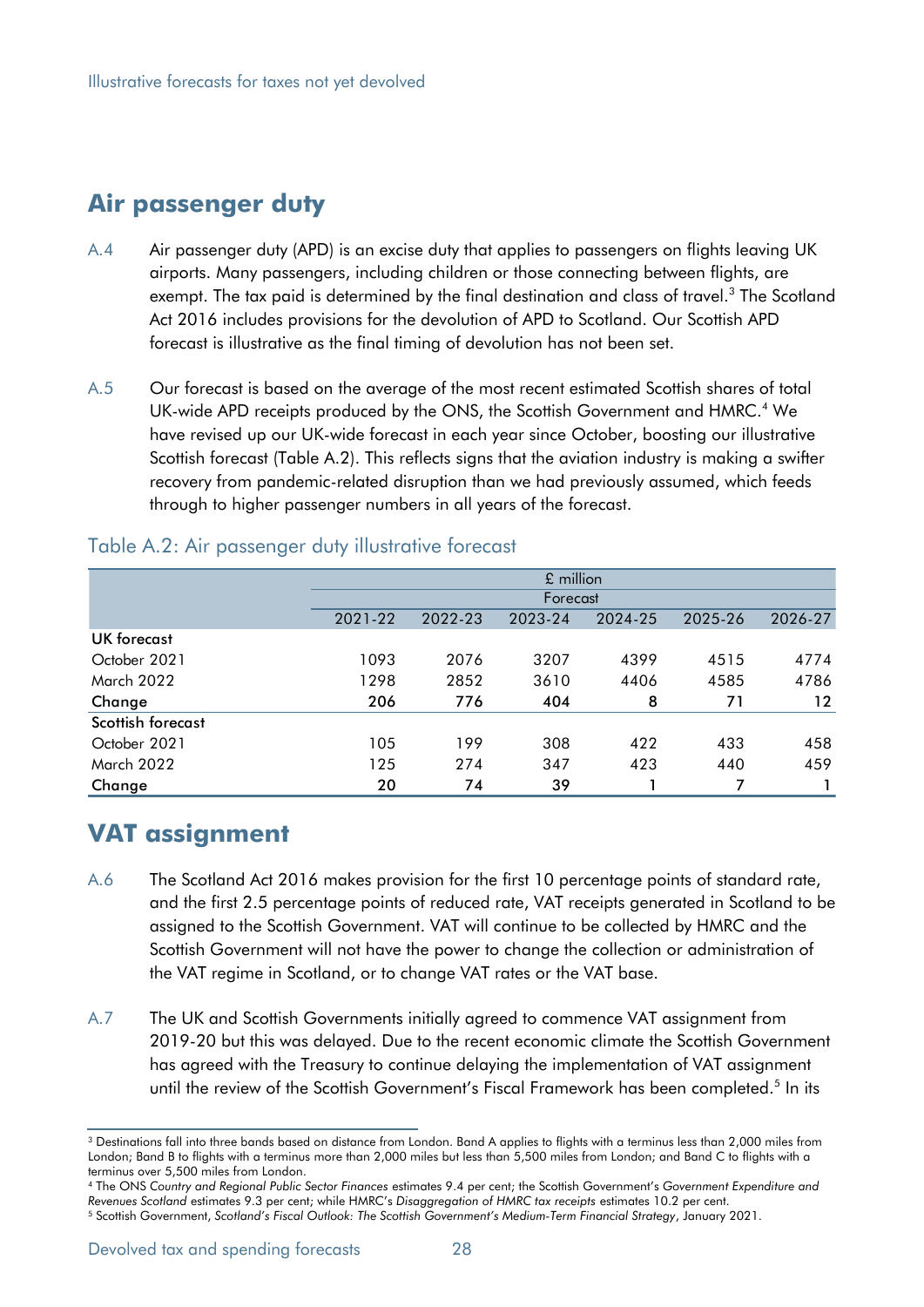medium-term financial strategy, the Scottish Government set out proposals to consider other options, including the full devolution of VAT powers. In the absence of a date for VAT assignment or a confirmed position on any alternative policies we continue to produce illustrative forecasts of VAT assignment on the basis that was originally agreed.

A.8 The formal methodology for VAT assignment is being developed by HMRC, the Treasury and the Scottish Government. We have no role in validating or approving the chosen methodology. For this illustrative projection we take the latest estimated share, which relates to 2019, as our starting point and index this in line with population growth in Scotland relative to the UK as a whole. Table A.3 shows our latest illustrative projection for Scotland. Relative to October this has been revised up in 2021-22, reflecting strength in UK-wide VAT receipts. VAT receipts are then hit between 2022-23 and 2024-25 as consumer spending shifts to lower-rated energy bills from other goods and services that attract a higher average VAT rate – an effect that is partly offset in 2022-23 by measures announced by the UK Government in February to support households via council tax and energy bill rebates. For the purposes of these illustrative projections, we have assumed that these effects are felt uniformly in Scotland and the UK as a whole.

|                                 | £ billion         |       |       |          |                                                 |       |       |  |  |  |
|---------------------------------|-------------------|-------|-------|----------|-------------------------------------------------|-------|-------|--|--|--|
|                                 | Estimated outturn |       |       |          | Projection                                      |       |       |  |  |  |
|                                 | 2020-21           |       |       |          | 2021-22 2022-23 2023-24 2024-25 2025-26 2026-27 |       |       |  |  |  |
| <b>UK</b>                       | 101.7             | 156.0 | 153.8 | 159.7    | 164.4                                           | 169.2 | 174.4 |  |  |  |
| of which:                       |                   |       |       |          |                                                 |       |       |  |  |  |
| Assigned to Scottish            | 4.1               | 6.2   | 6.1   | 6.3      | 6.5                                             | 6.7   | 6.9   |  |  |  |
| Government                      |                   |       |       |          |                                                 |       |       |  |  |  |
| VAT from Scotland retained      | 4.1               | 6.2   | 6.1   | 6.3      | 6.5                                             | 6.7   | 6.9   |  |  |  |
| by UK Government                |                   |       |       |          |                                                 |       |       |  |  |  |
| VAT from the rest of the UK     | 93.5              | 143.6 | 141.6 | 147.1    | 151.4                                           | 155.9 | 160.7 |  |  |  |
|                                 |                   |       |       | Per cent |                                                 |       |       |  |  |  |
| Assigned to Scottish            | 4.00              | 3.99  | 3.98  | 3.96     | 3.95                                            | 3.94  | 3.93  |  |  |  |
| Government                      |                   |       |       |          |                                                 |       |       |  |  |  |
| Scottish population share       | 8.1               | 8.1   | 8.1   | 8.1      | 8.0                                             | 8.0   | 8.0   |  |  |  |
| Memo: index Scottish population | 99.6              | 99.2  | 98.9  | 98.6     | 98.3                                            | 98.0  | 97.7  |  |  |  |
| share $(2018 - 19 = 100)$       |                   |       |       |          |                                                 |       |       |  |  |  |

## Table A.3: VAT assignment illustrative projection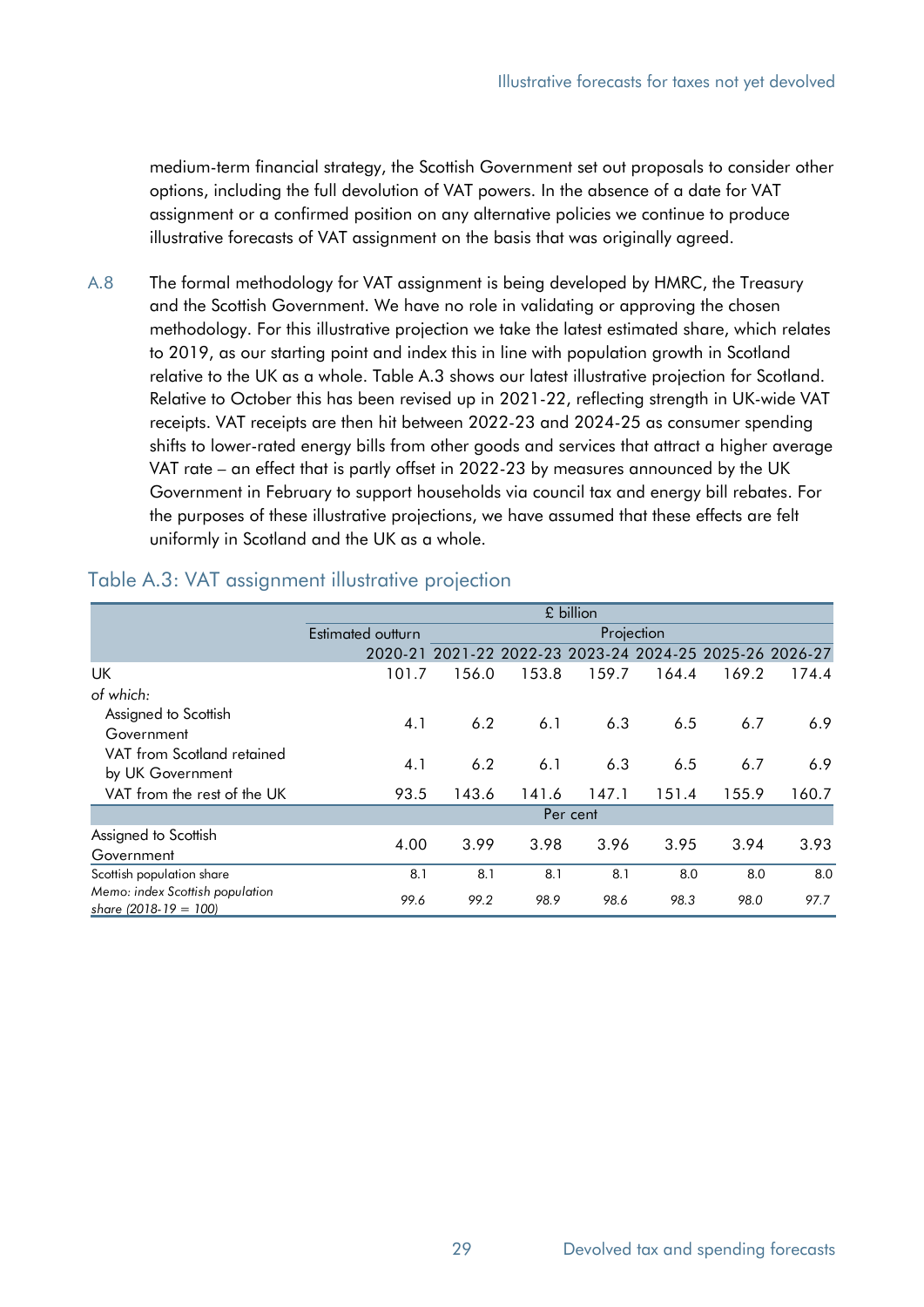Illustrative forecasts for taxes not yet devolved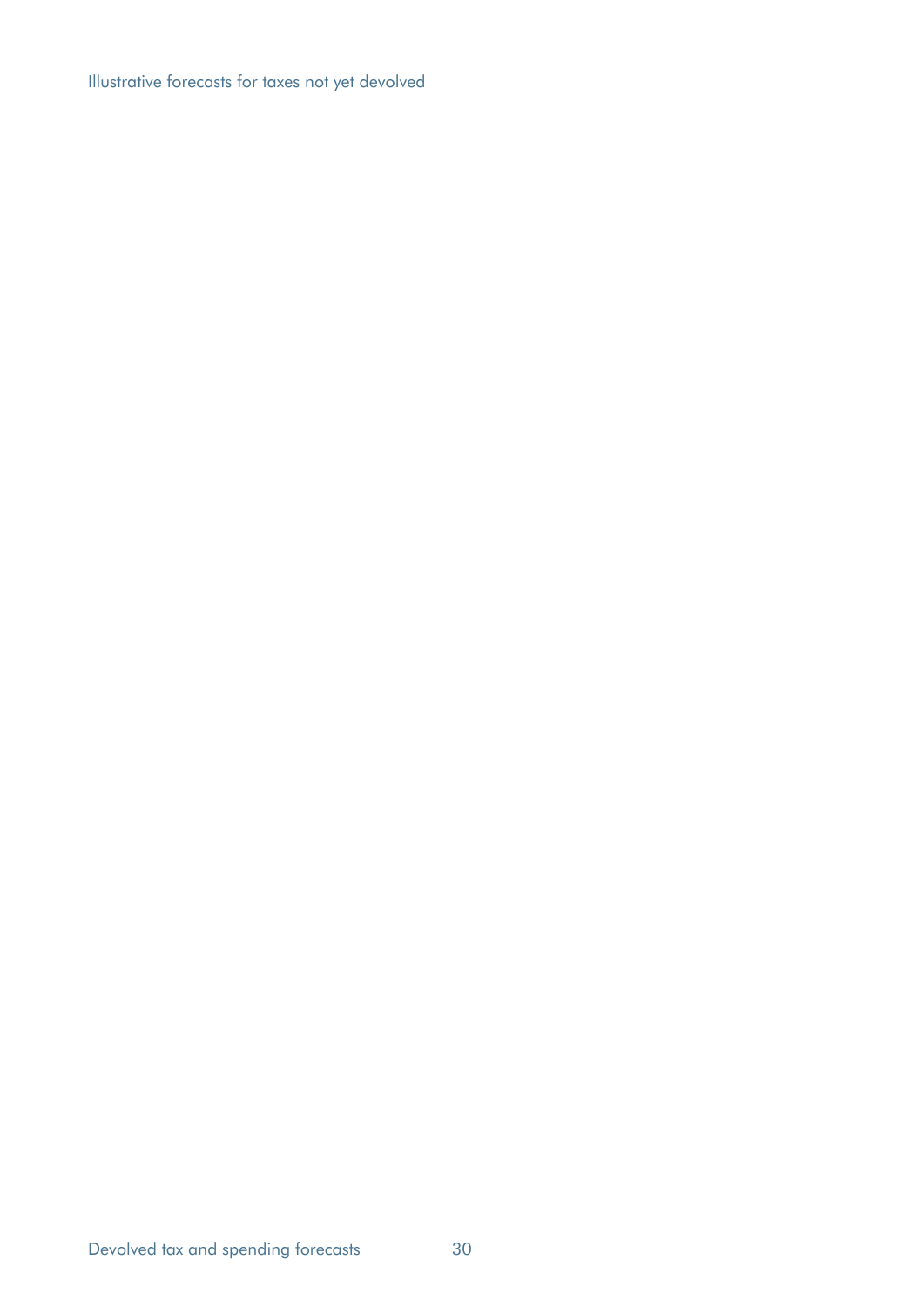# **B Forecasts required for the block grant adjustments**

- B.1 The block grant is a mechanism for transferring funds from the UK Government to the devolved administrations, as allocated from within the departmental spending limits set by the Treasury. The block grants for the Scottish and Welsh Governments are adjusted in accordance with their respective fiscal frameworks.<sup>1</sup> The OBR has no direct involvement in these spending decisions or block grant negotiations, but the spending settlements do draw on elements of our tax and spending forecasts.
- B.2 This annex presents our forecasts for revenues from the devolved taxes and the UK Government's revenue from the taxes equivalent to those that have been devolved. For the devolved taxes covered in this report, the corresponding UK Government taxes are income tax liabilities excluding those on savings and dividend income, stamp duty land tax and landfill tax, all from England and Northern Ireland. We also set out our England and Wales forecasts for elements of social security spending that are devolved to Scotland.
- forecasts. The differences between growth rates forecast in Scotland and Wales and those in B.3 Tables B.1 to B.4 compare our current forecasts for the devolved taxes to their UK Government equivalents, while Table B.5 reports our England and Wales social security the rest of the UK are generally modest in most years, but some are more noteworthy:
	- As regards income tax (Table B.1), near-term differences largely reflect different policy settings in Scotland versus the rest of the UK – particularly in respect of the higher-rate threshold. In the longer term, growth rates are similar across countries, with the remaining differences largely down to assumptions about relative population growth. The exception to this is in 2024-25, when the cut in the basic rate of income tax from 20 to 19 per cent in England, Wales and Northern Ireland takes effect.
	- As regards **property transaction taxes** (Table B.3), differences in near-term growth rates are heavily influenced by the strength or weakness of the latest receipts data and the assumptions we make about how transactions evolve as the effects of the pandemic and tax holidays unwind. In the later years of the forecast, growth rates are for the most part higher in Scotland and Wales than in England and Northern Ireland combined. This reflects the more progressive structure of the devolved taxes, which means more transactions fall into the higher tax bands as house prices rise.

<sup>1</sup>*The agreement between the Scottish Government and the United Kingdom Government on the Scottish Government's fiscal framework*, February 2016, and *The agreement between the Welsh Government and the United Kingdom Government on the Welsh Government's fiscal framework*, December 2016.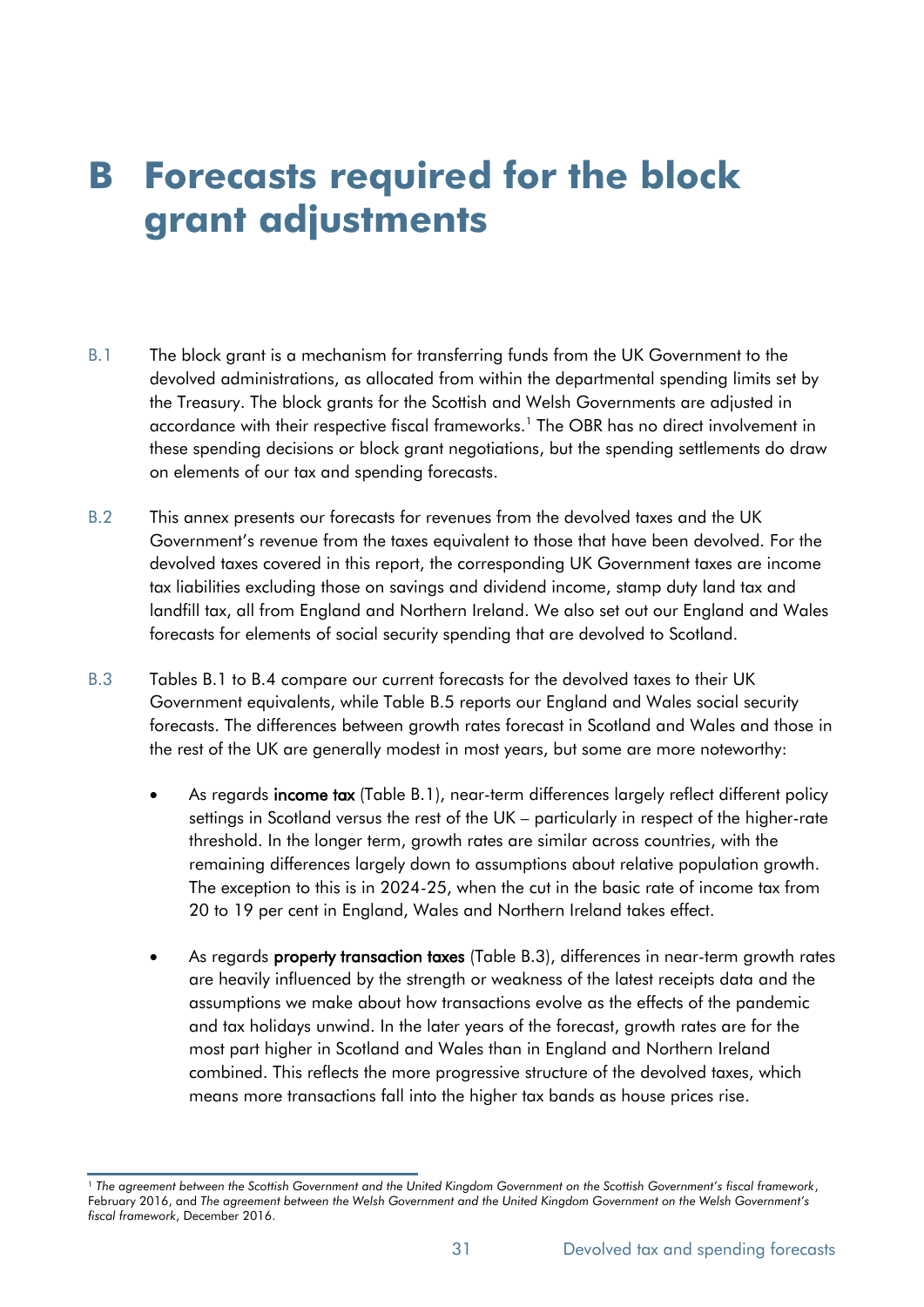• As regards landfill taxes (Table B.4), the growth paths are uneven thanks to pandemicrelated effects unwinding and the timing of new waste infrastructure coming on stream. The introduction of the biodegradable municipal waste ban in Scotland at the end of 2025 explains the large variation in growth rates in 2025-26 and 2026-27.

|                                                                             |         |       |                                                                 |                                     | £ billion |       |       |       |
|-----------------------------------------------------------------------------|---------|-------|-----------------------------------------------------------------|-------------------------------------|-----------|-------|-------|-------|
|                                                                             | Outturn |       |                                                                 |                                     | Forecast  |       |       |       |
|                                                                             |         |       | 2019-20 2020-21 2021-22 2022-23 2023-24 2024-25 2025-26 2026-27 |                                     |           |       |       |       |
| Whole UK NSND income tax                                                    | 176.8   | 186.7 | 208.4                                                           | 226.7                               | 238.2     | 245.2 | 259.4 | 272.8 |
| of which:                                                                   |         |       |                                                                 |                                     |           |       |       |       |
| Welsh Government income tax                                                 | 2.0     | 2.2   | 2.4                                                             | 2.6                                 | 2.8       | 3.0   | 3.1   | 3.3   |
| (WRIT basis) $1$                                                            |         |       |                                                                 |                                     |           |       |       |       |
| UK Government NSND income tax                                               | 2.6     | 2.9   | 3.2                                                             | 3.6                                 | 3.8       | 3.8   | 4.1   | 4.3   |
| from Wales                                                                  |         |       |                                                                 |                                     |           |       |       |       |
| Scottish income tax <sup>1</sup>                                            | 11.8    | 12.3  | 13.5                                                            | 14.8                                | 15.4      | 16.1  | 16.9  | 17.7  |
| England and Northern Ireland                                                | 160.3   | 169.3 | 189.2                                                           | 205.7                               | 216.1     | 222.3 | 235.2 | 247.5 |
| NSND income tax                                                             |         |       |                                                                 |                                     |           |       |       |       |
| Whole UK NSND income tax                                                    | 165.0   | 174.4 | 194.9                                                           | 211.9                               | 222.8     | 229.1 | 242.5 | 255.1 |
| excluding Scottish income tax<br>UK Government NSND income tax <sup>2</sup> |         |       |                                                                 |                                     |           |       |       |       |
|                                                                             | 162.9   | 172.2 | 192.5                                                           | 209.3                               | 220.0     | 226.2 | 239.3 | 251.8 |
| Whole UK NSND income tax                                                    |         |       | 11.6                                                            | Percentage change on a year earlier | 5.0       |       |       | 5.2   |
| of which:                                                                   |         | 5.6   |                                                                 | 8.8                                 |           | 3.0   | 5.8   |       |
| Welsh Government income tax                                                 |         |       |                                                                 |                                     |           |       |       |       |
| (WRIT basis)                                                                |         | 6.9   | 10.6                                                            | 9.6                                 | 6.0       | 5.6   | 5.8   | 5.0   |
| UK Government NSND income tax                                               |         | 9.0   | 12.9                                                            | 11.2                                | 6.7       | 0.1   | 7.0   | 5.8   |
| from Wales                                                                  |         |       |                                                                 |                                     |           |       |       |       |
| Scottish income tax                                                         |         | 4.0   | 9.8                                                             | 9.6                                 | 3.9       | 4.6   | 5.0   | 4.7   |
| England and Northern Ireland                                                |         | 5.6   | 11.8                                                            | 8.7                                 | 5.1       | 2.9   | 5.8   | 5.2   |
| NSND income tax                                                             |         |       |                                                                 |                                     |           |       |       |       |
| Whole UK NSND income tax                                                    |         | 5.7   | 11.8                                                            | 8.7                                 | 5.1       | 2.9   | 5.8   | 5.2   |
| excluding Scottish income tax                                               |         |       |                                                                 |                                     |           |       |       |       |
| UK Government NSND income tax <sup>2</sup>                                  |         | 5.7   | 11.8                                                            | 8.7                                 | 5.1       | 2.8   | 5.8   | 5.2   |

#### Table B.1: Income tax on non-savings, non-dividend income

<sup>1</sup> Currently outturn data is only available for 2019-20, and 2020-21 remains a forecast.

 $^2$  Whole UK NSND income tax excluding Scottish income tax and Welsh Government income tax (WRIT basis).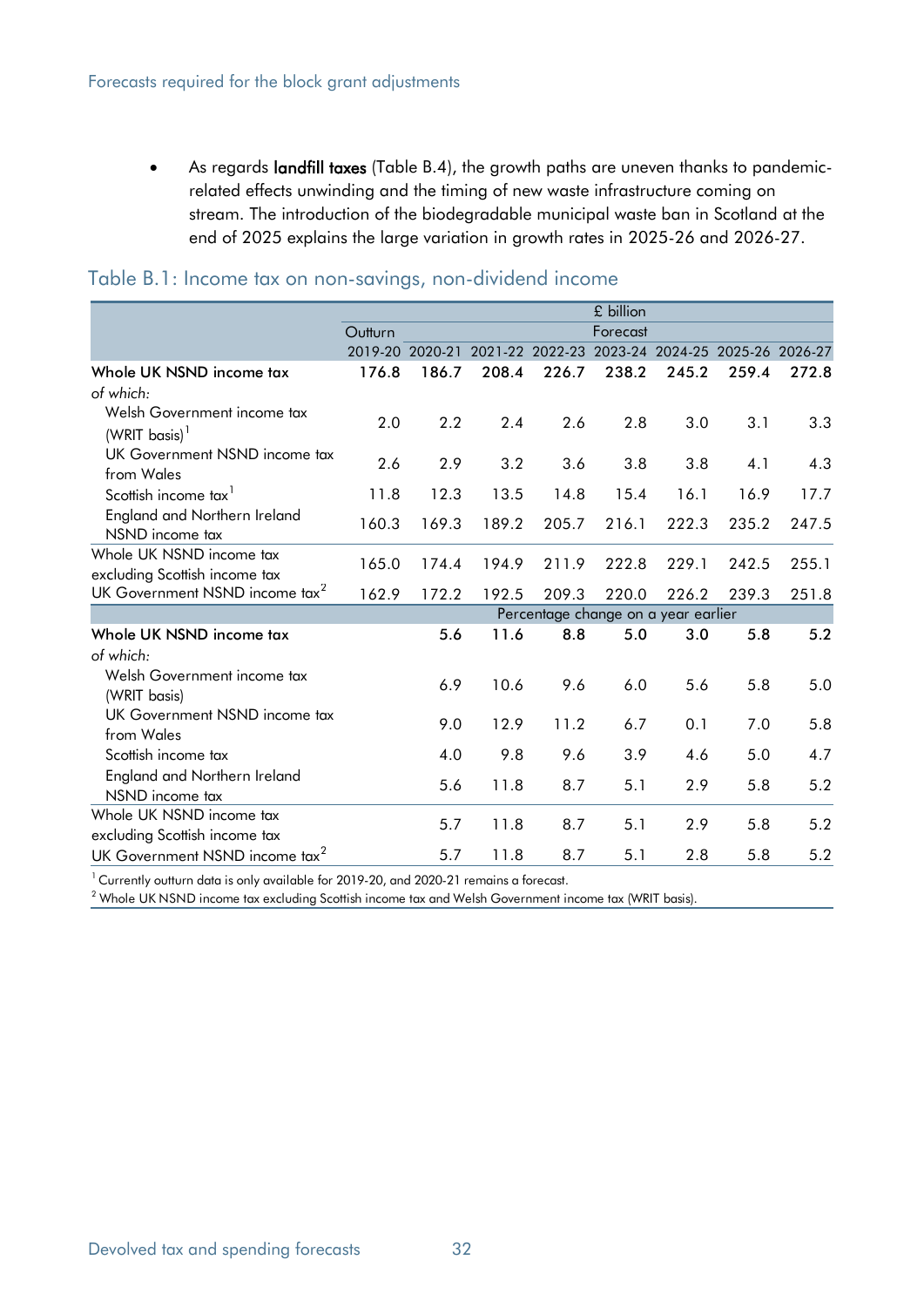|                                                                     | £ billion |         |      |                         |                                     |                         |      |      |  |  |
|---------------------------------------------------------------------|-----------|---------|------|-------------------------|-------------------------------------|-------------------------|------|------|--|--|
|                                                                     | Outturn   |         |      |                         | Forecast                            |                         |      |      |  |  |
|                                                                     | 2019-20   | 2020-21 |      | 2021-22 2022-23 2023-24 |                                     | 2024-25 2025-26 2026-27 |      |      |  |  |
| <b>England and Northern Ireland</b>                                 | 59.5      | 62.9    | 68.8 | 74.4                    | 78.0                                | 81.9                    | 86.4 | 90.5 |  |  |
| NSND income tax (WRIT basis)                                        |           |         |      |                         |                                     |                         |      |      |  |  |
| of which:                                                           |           |         |      |                         |                                     |                         |      |      |  |  |
| Basic rate                                                          | 40.8      | 43.0    | 45.3 | 48.4                    | 50.6                                | 52.8                    | 55.3 | 57.6 |  |  |
| Higher rate                                                         | 11.3      | 12.3    | 14.4 | 16.0                    | 17.0                                | 18.1                    | 19.4 | 20.4 |  |  |
| Additional rate                                                     | 7.5       | 7.6     | 9.1  | 10.0                    | 10.4                                | 11.0                    | 11.7 | 12.6 |  |  |
| <b>Welsh Rates</b>                                                  | 2.0       | 2.2     | 2.4  | 2.6                     | 2.8                                 | 3.0                     | 3.1  | 3.3  |  |  |
| of which:                                                           |           |         |      |                         |                                     |                         |      |      |  |  |
| Basic rate                                                          | 1.8       | 1.9     | 2.0  | 2.2                     | 2.3                                 | 2.4                     | 2.5  | 2.7  |  |  |
| Higher rate                                                         | 0.2       | 0.3     | 0.3  | 0.4                     | 0.4                                 | 0.4                     | 0.5  | 0.5  |  |  |
| Additional rate                                                     | 0.0       | 0.1     | 0.1  | 0.1                     | 0.1                                 | 0.1                     | 0.1  | 0.1  |  |  |
|                                                                     |           |         |      |                         | Percentage change on a year earlier |                         |      |      |  |  |
| <b>England and Northern Ireland</b><br>NSND income tax (WRIT basis) |           | 5.7     | 9.4  | 8.1                     | 4.9                                 | 5.0                     | 5.4  | 4.8  |  |  |
| of which:                                                           |           |         |      |                         |                                     |                         |      |      |  |  |
| Basic rate                                                          |           | 5.5     | 5.2  | 7.0                     | 4.6                                 | 4.4                     | 4.6  | 4.2  |  |  |
| Higher rate                                                         |           | 9.3     | 17.1 | 11.2                    | 5.9                                 | 6.5                     | 7.1  | 5.2  |  |  |
| Additional rate                                                     |           | 1.0     | 20.7 | 9.0                     | 5.0                                 | 5.6                     | 6.3  | 7.1  |  |  |
| <b>Welsh Rates</b>                                                  |           | 6.9     | 10.6 | 9.6                     | 6.0                                 | 5.6                     | 5.8  | 5.0  |  |  |
| of which:                                                           |           |         |      |                         |                                     |                         |      |      |  |  |
| Basic rate                                                          |           | 5.3     | 9.1  | 8.4                     | 5.5                                 | 4.9                     | 5.0  | 4.4  |  |  |
| Higher rate                                                         |           | 17.0    | 16.8 | 16.9                    | 8.9                                 | 9.2                     | 10.0 | 7.2  |  |  |
| Additional rate                                                     |           | 15.7    | 34.1 | 13.0                    | 7.2                                 | 7.0                     | 8.3  | 9.5  |  |  |

# Table B.2: Welsh rates and England and Northern Ireland equivalent by band

# Table B.3: Property transactions taxes

|                                     | $£$ million |          |        |        |                                     |                                                 |        |  |  |  |
|-------------------------------------|-------------|----------|--------|--------|-------------------------------------|-------------------------------------------------|--------|--|--|--|
|                                     | Outturn     | Forecast |        |        |                                     |                                                 |        |  |  |  |
|                                     | 2020-21     |          |        |        |                                     | 2021-22 2022-23 2023-24 2024-25 2025-26 2026-27 |        |  |  |  |
| Whole UK property transaction taxes | 9,397       | 15,471   | 17,031 | 17,714 | 18,520                              | 19.449                                          | 20.675 |  |  |  |
| of which:                           |             |          |        |        |                                     |                                                 |        |  |  |  |
| Land transaction tax (Wales)        | 212         | 390      | 412    | 431    | 453                                 | 482                                             | 514    |  |  |  |
| LBTT (Scotland)                     | 517         | 786      | 836    | 882    | 925                                 | 976                                             | 1,038  |  |  |  |
| SDLT (England and Northern Ireland) | 8,668       | 14,294   | 15,783 | 16,401 | 17,142                              | 17,991                                          | 19,124 |  |  |  |
| <b>UK excluding Scottish LBTT</b>   | 8,880       | 14,685   | 16,195 | 16,832 | 17,595                              | 18,473                                          | 19,637 |  |  |  |
|                                     |             |          |        |        | Percentage change on a year earlier |                                                 |        |  |  |  |
| Whole UK property transaction taxes |             | 64.6     | 10.1   | 4.0    | 4.5                                 | 5.0                                             | 6.3    |  |  |  |
| of which:                           |             |          |        |        |                                     |                                                 |        |  |  |  |
| Land transaction tax (Wales)        |             | 83.9     | 5.5    | 4.7    | 5.0                                 | 6.4                                             | 6.7    |  |  |  |
| LBTT (Scotland)                     |             | 52.0     | 6.4    | 5.4    | 4.9                                 | 5.5                                             | 6.3    |  |  |  |
| SDLT (England and Northern Ireland) |             | 64.9     | 10.4   | 3.9    | 4.5                                 | 5.0                                             | 6.3    |  |  |  |
| <b>UK excluding Scottish LBTT</b>   |             | 65.4     | 10.3   | 3.9    | 4.5                                 | 5.0                                             | 6.3    |  |  |  |
|                                     |             |          |        |        |                                     |                                                 |        |  |  |  |